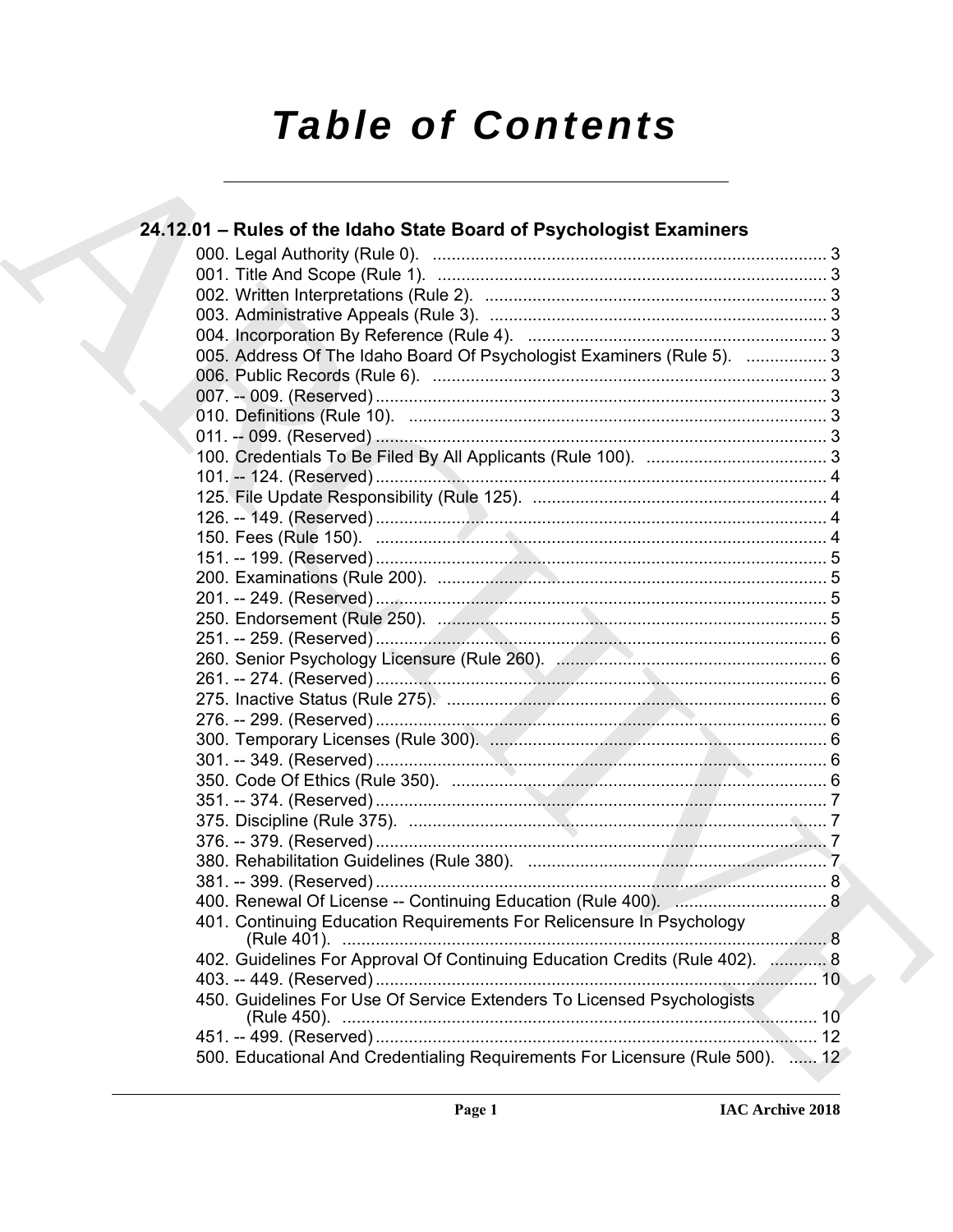### *Table of Contents (cont'd)*

| 600. Guidelines For The Supervision In The Education Of Psychologists |
|-----------------------------------------------------------------------|
|                                                                       |
|                                                                       |
| 625. Employment Of Unlicensed, Non-Exempt Individuals (Rule 625).  19 |
|                                                                       |
|                                                                       |
|                                                                       |
|                                                                       |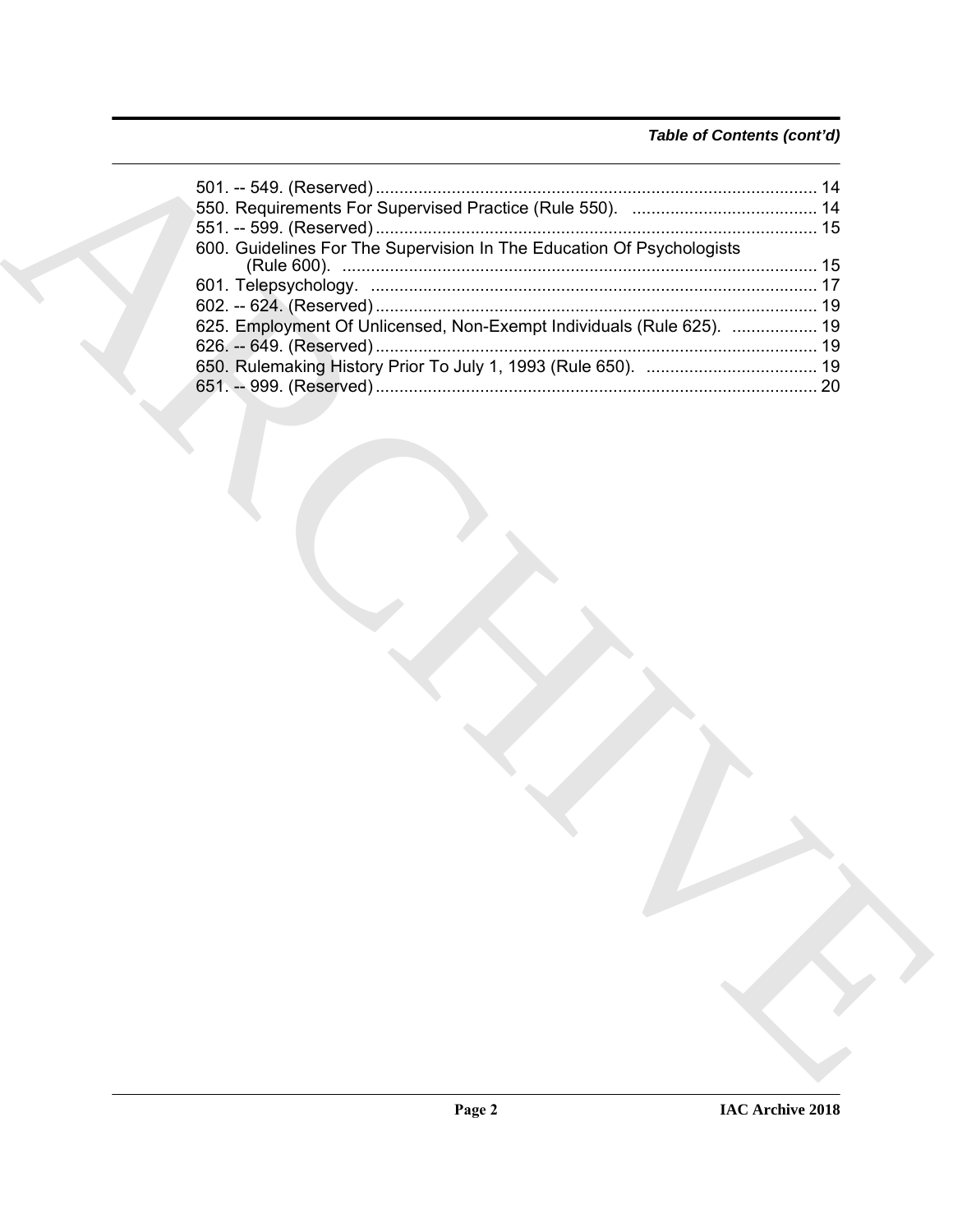#### **IDAPA 24 TITLE 12 CHAPTER 01**

#### <span id="page-2-21"></span><span id="page-2-0"></span>**24.12.01 – RULES OF THE IDAHO STATE BOARD OF PSYCHOLOGIST EXAMINERS**

#### <span id="page-2-1"></span>**000. LEGAL AUTHORITY (RULE 0).**

These rules are hereby prescribed and established pursuant to the authority vested in the Idaho State Board of Psychologist Examiners by the provisions of Section 54-2305, Idaho Code. (7-1-93)

#### <span id="page-2-23"></span><span id="page-2-2"></span>**001. TITLE AND SCOPE (RULE 1).**

These rules shall be cited as IDAPA 24.12.01, "Rules of the Idaho State Board of Psychologist Examiners." (7-1-93)

#### <span id="page-2-24"></span><span id="page-2-3"></span>**002. WRITTEN INTERPRETATIONS (RULE 2).**

The Board may have written statements that pertain to the interpretation of the rules of this chapter. Such interpretations, if any, are available for public inspection and copying at cost in the main office of the Bureau of Occupational Licenses. (3-15-02) Occupational Licenses.

#### <span id="page-2-13"></span><span id="page-2-4"></span>**003. ADMINISTRATIVE APPEALS (RULE 3).**

Administrative appeals shall be governed by the Administrative Procedure Act, Title 67, Chapter 52, Idaho Code.

(3-15-02)

#### <span id="page-2-20"></span><span id="page-2-5"></span>**004. INCORPORATION BY REFERENCE (RULE 4).**

The document titled "Ethical Principles of Psychologists and Code of Conduct," published by the American Psychological Association and dated June 1, 2003 with the 2010 amendments effective June 1, 2010, as referenced in Section 350, is herein incorporated by reference and is available from the Board's office and on the Board web site.

 $(3-24-16)$ 

#### <span id="page-2-12"></span><span id="page-2-6"></span>**005. ADDRESS OF THE IDAHO BOARD OF PSYCHOLOGIST EXAMINERS (RULE 5).**

**CHAPTER 01**<br> **CHAPTER 01**<br> **CHAPTER 01**<br> **CHAPTER 01**<br> **CHAPTER 01**<br> **CHAPTER CHAPTER CHAPTER CHAPTER EXAMPLE BOARD OF PSYCHOLOGIST EXAMPLERS**<br> **CHAPTER LAND SCOPE (RELET)**<br> **CHAPTER LAND SCOPE (RELET)**<br> **CHAPTER CHAPTER** The office of the Board of Psychologist Examiners is located within the Bureau of Occupational Licenses, 700 W. State Street, Boise, Idaho 83702. The Bureau is open between the hours of 8:00 a.m. and 5:00 p.m. each day except Saturdays, Sundays and holidays. The telephone number of the Board is (208) 334-3233. The Board's fax number is (208) 334-3945. The Board's e-mail address is  $psy@ibol.idaho.gov$ . The Board's official website is http://<br>www.ibol.idaho.gov. (3-29-10) www.ibol.idaho.gov.

#### <span id="page-2-22"></span><span id="page-2-7"></span>**006. PUBLIC RECORDS (RULE 6).**

The records associated with the Board of Psychologist Examiners are subject to the provisions of the Idaho Public Records Act. Title 74, Chapter 1, Idaho Code. (3-15-02) Records Act. Title 74, Chapter 1, Idaho Code.

#### <span id="page-2-8"></span>**007. -- 009. (RESERVED)**

#### <span id="page-2-16"></span><span id="page-2-9"></span>**010. DEFINITIONS (RULE 10).**

<span id="page-2-17"></span>**01. Board**. The Idaho State Board of Psychologist Examiners as prescribed in Section 54-2301, Idaho Code. (7-1-93)

<span id="page-2-18"></span>**02. Bureau**. The Bureau means the Bureau of Occupational Licenses, as prescribed in Sections 54-605 and 67-2602, Idaho Code. (3-15-02)

<span id="page-2-19"></span>**03. Certificate of Professional Qualification**. A certificate of professional qualification shall mean the certificate of professional qualification granted to a psychologist by the Association of State and Provincial Psychology Boards. (3-15-02)

#### <span id="page-2-10"></span>**011. -- 099. (RESERVED)**

#### <span id="page-2-11"></span>**100. CREDENTIALS TO BE FILED BY ALL APPLICANTS (RULE 100).**

<span id="page-2-15"></span><span id="page-2-14"></span>**01. Completed Application**. An application shall be completed by all applicants for licensure upon a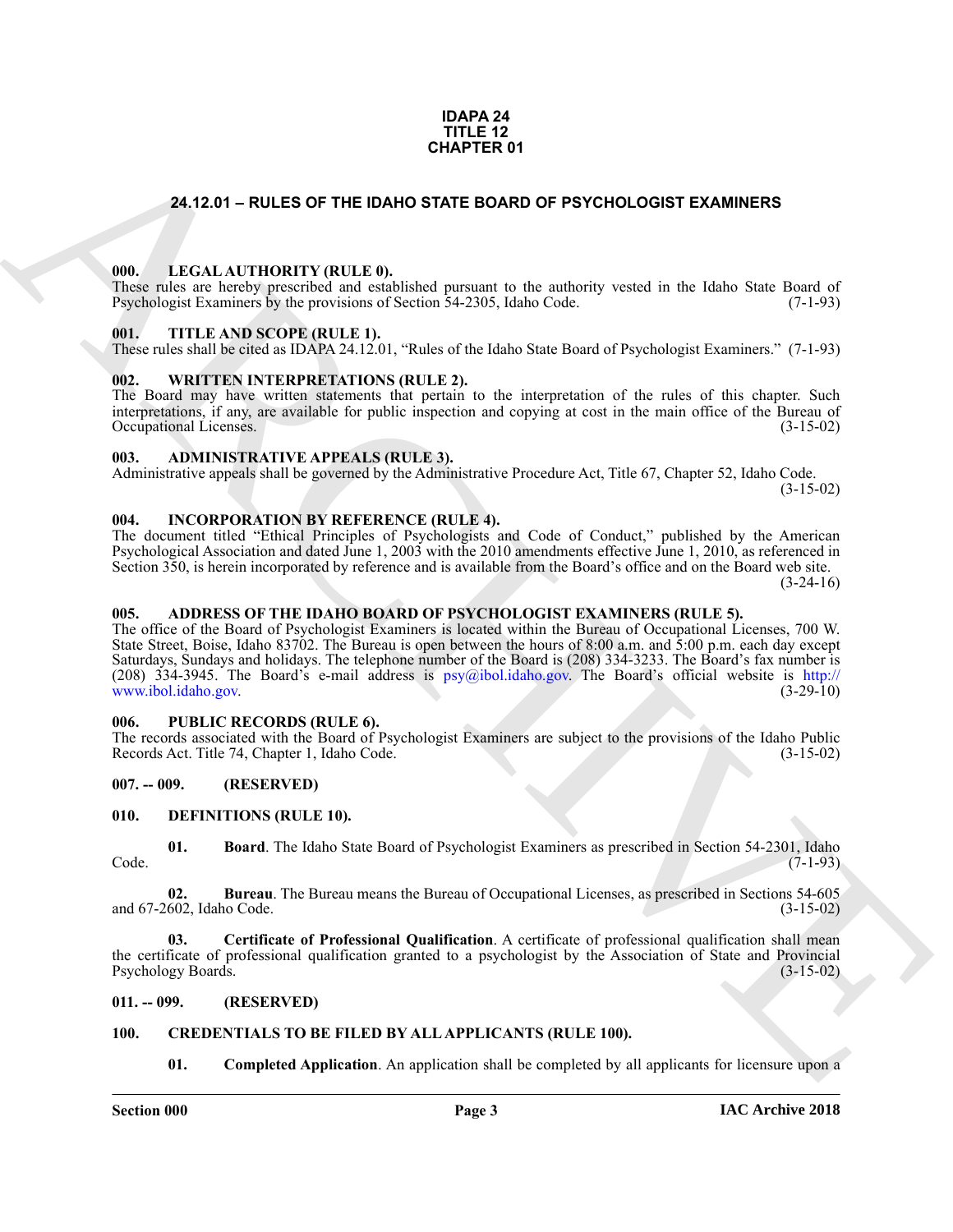form prescribed by the State Board of Psychologist Examiners. No application shall be accepted or considered by the Board prior to the date the required doctoral degree was conferred upon the applicant.

<span id="page-3-8"></span>**02. Official Transcripts**. All applicants shall arrange for official transcripts of all credits earned, at each approved college or university, to be transmitted by the registrars of the educational institutions directly to the Board. (7-1-93)

<span id="page-3-6"></span>**03. Letters of Reference**. Letters of reference, regarding the character, training, and experience of the applicant shall be returned to the Board by the references before decision is rendered on the application. (7-1-93)

<span id="page-3-9"></span>**04. Supervised Experience**. One (1) of the two (2) years of supervised experience as required by Section 2307(b), Idaho Code, may be pre-doctoral. The second year must be post-doctoral work under appropriate supervision and must be verified by the appropriate supervision. (3-29-10) supervision and must be verified by the appropriate supervisor.

<span id="page-3-7"></span>**05. Official Documentation**. Official documentation of meeting the requirements of Chapter 23, Title 54, Idaho Code and IDAPA 24.12.01, must be received by the Board directly from the entity or person responsible for providing such official documentation. Applicants are responsible for requesting the required documentation from the appropriate entities and persons. (3-15-02)

<span id="page-3-4"></span>**06. Applications on File**. Applications on file with the Board for a period in excess of five (5) years from the date of receipt by the Bureau shall be terminated unless good cause is demonstrated to the Board. (3-20-04)

<span id="page-3-5"></span>**07. Deadline**. To be considered by the Board, a properly completed application together with all supporting documentation and required fees must be received by the Bureau at least seven (7) calendar days prior to the next scheduled meeting of the Board. (5-8-09)

#### <span id="page-3-0"></span>**101. -- 124. (RESERVED)**

#### <span id="page-3-17"></span><span id="page-3-1"></span>**125. FILE UPDATE RESPONSIBILITY (RULE 125).**

Beaution de Comparison (Economics Comparison and Resolution and Resolution and Resolution and Resolution (ECONOMIC COMPART)<br>
Beaution state and the state and the state and the state and the state and the state and the sta The licensure applicant or any person licensed by the Board is responsible for keeping his or her file updated. All substantive changes in professional status must be reported to the Board in writing within ninety (90) days. Substantive changes would include any criminal charges or convictions of felonies or misdemeanors other than traffic violations; administrative adjudicative proceedings against the applicant or psychologist in other states or jurisdictions; adjudicated ethics violations or other sanctions levied against the applicant or psychologist by a professional association or specialty association related to the practice of psychology; any civil proceedings adjudicated against the applicant or psychologist that is clearly related to the practice of psychology. This file update requirement also applies to other material changes in the manner in which the applicant or psychologist is represented to the public, such as name changes. (5-8-09)

#### <span id="page-3-2"></span>**126. -- 149. (RESERVED)**

#### <span id="page-3-3"></span>**150. FEES (RULE 150).**

<span id="page-3-14"></span><span id="page-3-12"></span><span id="page-3-11"></span><span id="page-3-10"></span>**01.** Annual Renewal Fee. Annual renewal fee -- two hundred fifty dollars (\$250). (3-24-16)

**02. Annual Renewal Fee for Inactive License**. Annual renewal fee - one hundred twenty-five dollars  $(3-24-16)$ 

**03. Original Application Fee For Licensure by Exam**. Application fee - one hundred fifty dollars (3-24-16)  $(3-24-16)$ 

**04. Original Application Fee For Licensure by Endorsement/Senior Psychologist**. Original application fee for licensure by endorsement/senior psychologist fee - two hundred fifty dollars (\$250). (3-24-16)

<span id="page-3-16"></span><span id="page-3-13"></span>**05. Service Extender Application Fee**. Application fee - one hundred dollars (\$100). (3-19-07)

<span id="page-3-15"></span>**06. Service Extender Annual Renewal Fee**. Annual renewal fee - one hundred dollars (\$100).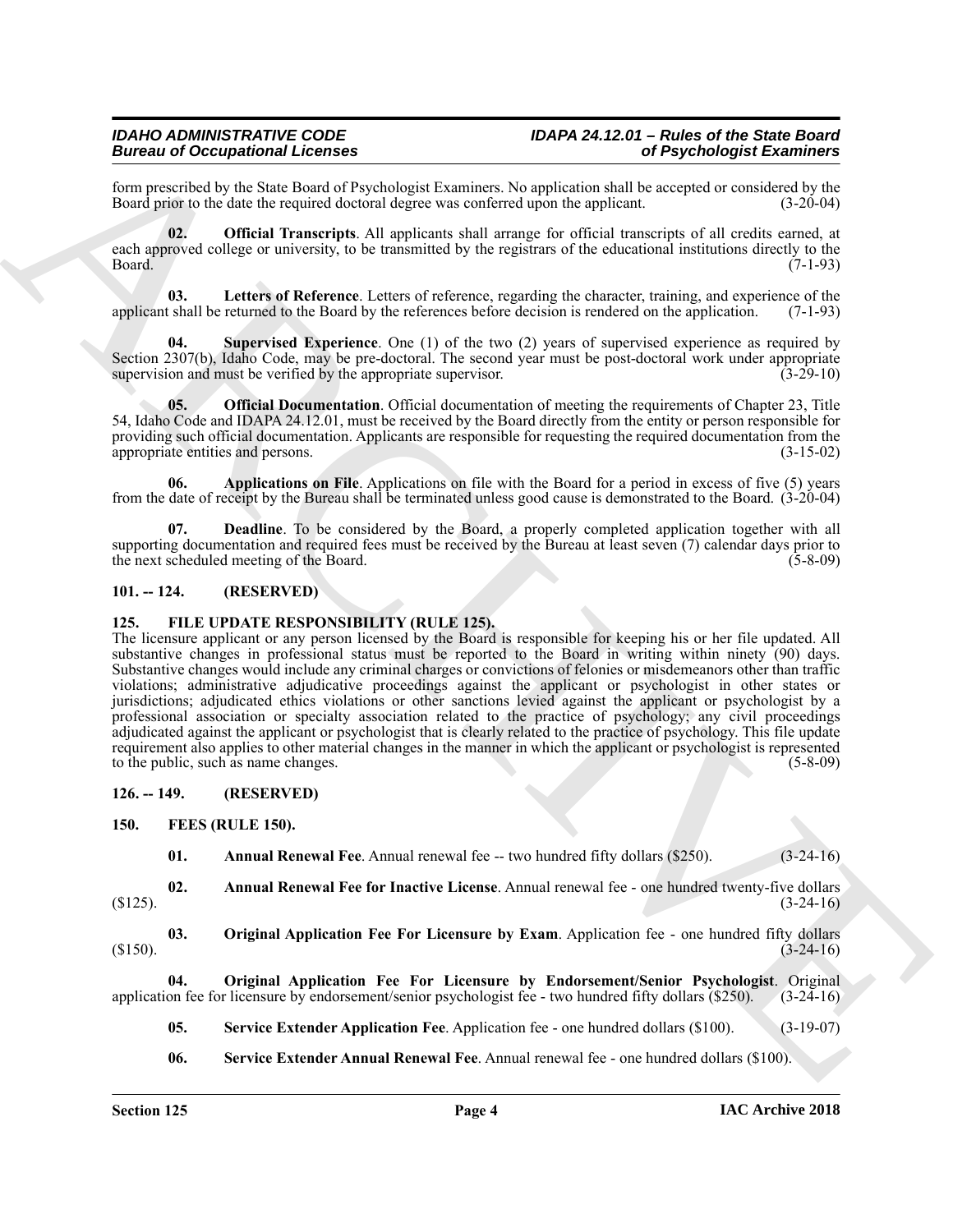(3-19-07)

<span id="page-4-13"></span>**07. Examination and Reexamination Fee**. Examination and reexamination fees are those charged by the national examining entity plus a processing fee of twenty-five dollars  $(\frac{525}{})$ . (5-3-03)

**08. Examination and Reexamination in Addition to Application Fee**. The examination or nation fee are in addition to the application fee and must accompany the application. (3-19-07) reexamination fee are in addition to the application fee and must accompany the application.

<span id="page-4-16"></span><span id="page-4-15"></span><span id="page-4-14"></span>**09. Reinstatement Fee**. Reinstatement fee is as provided in Section 67-2614, Idaho Code. (3-24-16)

<span id="page-4-12"></span><span id="page-4-7"></span>**10. Fees are Non-Refundable**. All fees are non-refundable. (3-29-10)

#### <span id="page-4-0"></span>**151. -- 199. (RESERVED)**

#### <span id="page-4-1"></span>**200. EXAMINATIONS (RULE 200).**

**01. Written Exam Required**. The Board will require a written examination of applicants. The written examination will be the National Examination for Professional Practice In Psychology (EPPP). (3-20-04)

<span id="page-4-9"></span>**02. Passing Score**. The Board has determined that a passing score on the EPPP shall be a raw score of one hundred forty (140) or, for examinations after April 1, 2001, a scaled score of five hundred (500) for licensure.  $(3-20-04)$ 

<span id="page-4-10"></span><span id="page-4-8"></span>**03. Time and Place of Exam**. The examination will be conducted at a time and place specified by the administrator of the national examination for professional practice in psychology (EPPP). (5-8-09)

Bureau of Occupational Lebens<br>
Contained and Recreational Fire Protocolonical procedures of Psychological Exercises<br>
Securities (5-19-20)<br>
Accounts be used as additional for the state of the contained and the energy of th **04. Failure of Exam**. The first time the examination is failed the applicant may take it again the next time it is given upon application and payment of fees. If the examination has been failed twice, the individual must wait at least one (1) year and petition the Board for approval to take the examination the third time. The petition shall include evidence satisfactory to the Board that the applicant has taken additional study in the field of Psychology before approval will be granted.

<span id="page-4-11"></span>**05. Waiver of Exam**. Upon application, the examination may be waived to an applicant who is a diplomat in good standing of the American Board of Professional Psychology. (3-20-04)

#### <span id="page-4-2"></span>**201. -- 249. (RESERVED)**

#### <span id="page-4-4"></span><span id="page-4-3"></span>**250. ENDORSEMENT (RULE 250).**

**01. Eligibility for Endorsement**. An applicant who is in possession of a valid statutory license or statutory certificate from another state or Canada may apply for licensing under the endorsement section of this law. (3-15-02)

<span id="page-4-6"></span><span id="page-4-5"></span>**02. Requirements for Endorsement**. An applicant under the endorsement section shall have:

 $(3-15-02)$ 

- **a.** A valid psychology license or certificate issued by the regulatory entity of another jurisdiction; and (3-15-02)
- **b.** A current certificate of professional qualification in Psychology as defined in these rules; or (3-15-02)
- **c.** A registration with the National Register of Health Service Providers in Psychology; or (3-29-10)
- **d.** A certification by American Board of Professional Psychology; or (3-29-10)
- **e.** Graduated from an accredited college or university with a doctoral degree in psychology and two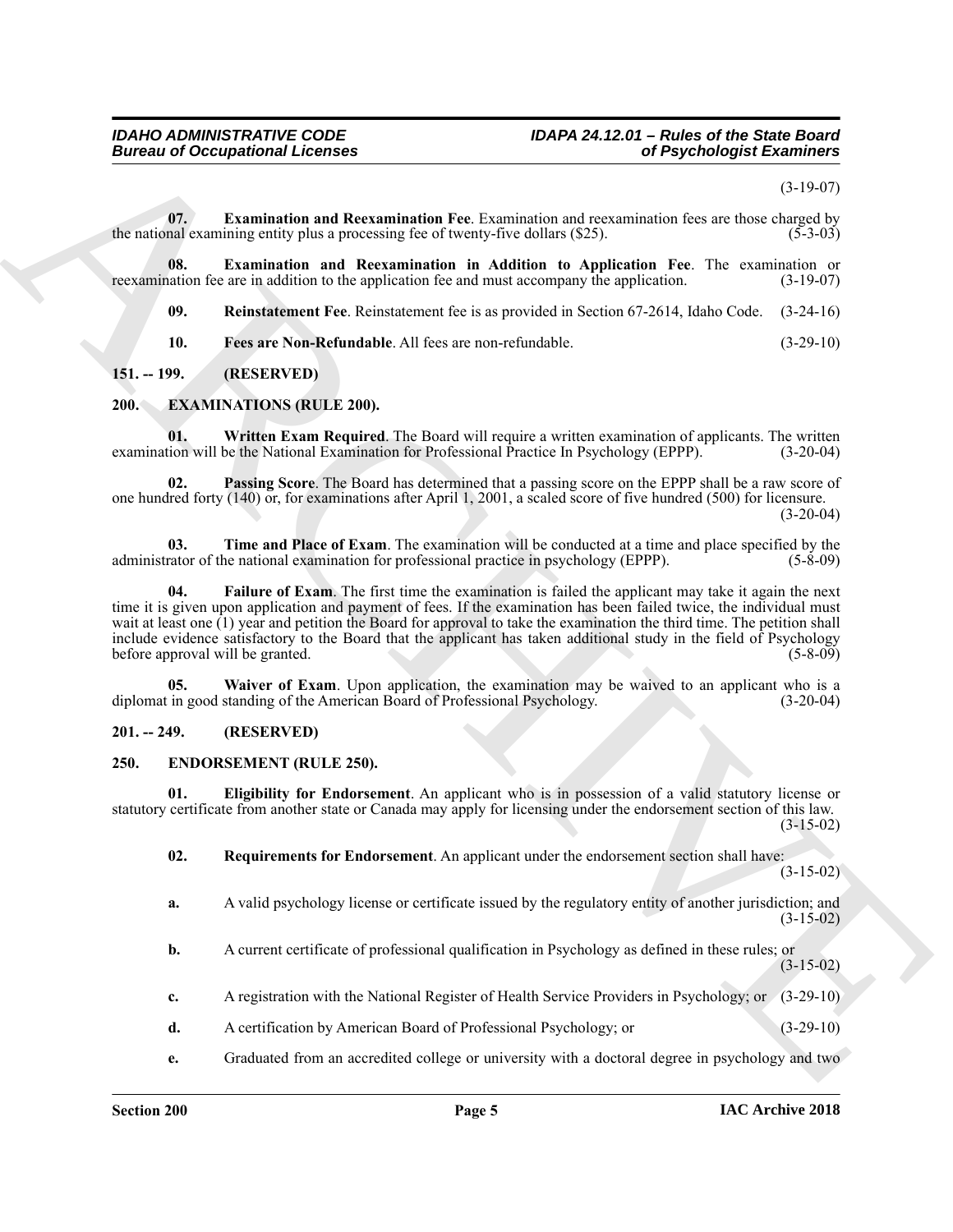(2) years of supervised experience acceptable to the Board, one (1) year of which may include a pre-doctoral practicum or internship and one (1) year of which must be post-doctoral; or practicum or internship and one  $(1)$  year of which must be post-doctoral; or

**f.** Graduated from an accredited college or university with a doctoral degree in a field related to psychology, provided experience and training are acceptable to the Board; and (3-29-10)

**g.** A record of practicing Psychology at the independent level for the five (5) years of the last seven (7) years immediately prior to application; and  $(3-24-16)$ 

<span id="page-5-12"></span>**h.** A history of no disciplinary action in any jurisdiction. (3-15-02)

#### <span id="page-5-0"></span>**251. -- 259. (RESERVED)**

#### <span id="page-5-1"></span>**260. SENIOR PSYCHOLOGY LICENSURE (RULE 260).**

Any person who has maintained a valid Psychology license based on a doctoral degree in the United States or Canada for a period of not less than twenty (20) years, is of good moral character, has documented practice of psychology for five (5) of the last seven (7) years, has maintained continuing education, and has not been subject to disciplinary action the last seven (7) years may apply for an Idaho psychology license under Section 54-2312A, Idaho Code.

 $(5 - 8 - 09)$ 

#### <span id="page-5-2"></span>**261. -- 274. (RESERVED)**

#### <span id="page-5-9"></span><span id="page-5-3"></span>**275. INACTIVE STATUS (RULE 275).**

**01.** Request for Inactive Status. Persons requesting an inactive status during the renewal of their vense must submit a written request and pay the established fee. (3-29-10) active license must submit a written request and pay the established fee.

<span id="page-5-11"></span><span id="page-5-10"></span>**02. Inactive License Status**. (3-29-10)

**a.** All continuing education requirements will be waived for any year or portion thereof that a licensee maintains an inactive license and is not actively practicing or supervising in Idaho. (3-29-10)

**b.** Inactive license renewal notices and licenses will be marked "Inactive". (3-29-10)

**c.** When the licensees desire active status, they must show fulfillment of continuing education requirements within the previous twelve (12) months and submit a fee equivalent to the difference between the current inactive and active renewal fee. (3-29-10)

<span id="page-5-13"></span>**d.** Licensees may not practice in Idaho while on inactive status. (3-29-10)

#### <span id="page-5-4"></span>**276. -- 299. (RESERVED)**

#### <span id="page-5-5"></span>**300. TEMPORARY LICENSES (RULE 300).**

**Example of Complete State 11.** Complete State 11. The specific of the specific state is the specific of the specific or the specific or the specific or the specific or the specific or the specific or the specific or the Persons not licensed in this state who desire to practice psychology under the provisions of this chapter for a period not to exceed thirty (30) days within a calendar year may do so if they hold an interjurisdictional practice certificate (IPC) from the association of state and provincial psychology boards (ASPPB). As such, in order to practice temporarily under the IPC psychologists would be required to notify the Board of their intent to practice and provide documentation of their status. It is the IPC holders responsibility to contact the ASPPB to send verification of IPC status, including verification of no discipline. Persons authorized to practice under this section must hold a certification of prescriptive authority issued by the Idaho Board of Psychologist Examiners to issue a prescription.

(3-28-18)

#### <span id="page-5-6"></span>**301. -- 349. (RESERVED)**

#### <span id="page-5-8"></span><span id="page-5-7"></span>**350. CODE OF ETHICS (RULE 350).**

All licensees shall have knowledge of the Ethical Principles of Psychologists and Code of Conduct, as published in the American Psychologist, as referenced in Section 004. (5-8-09)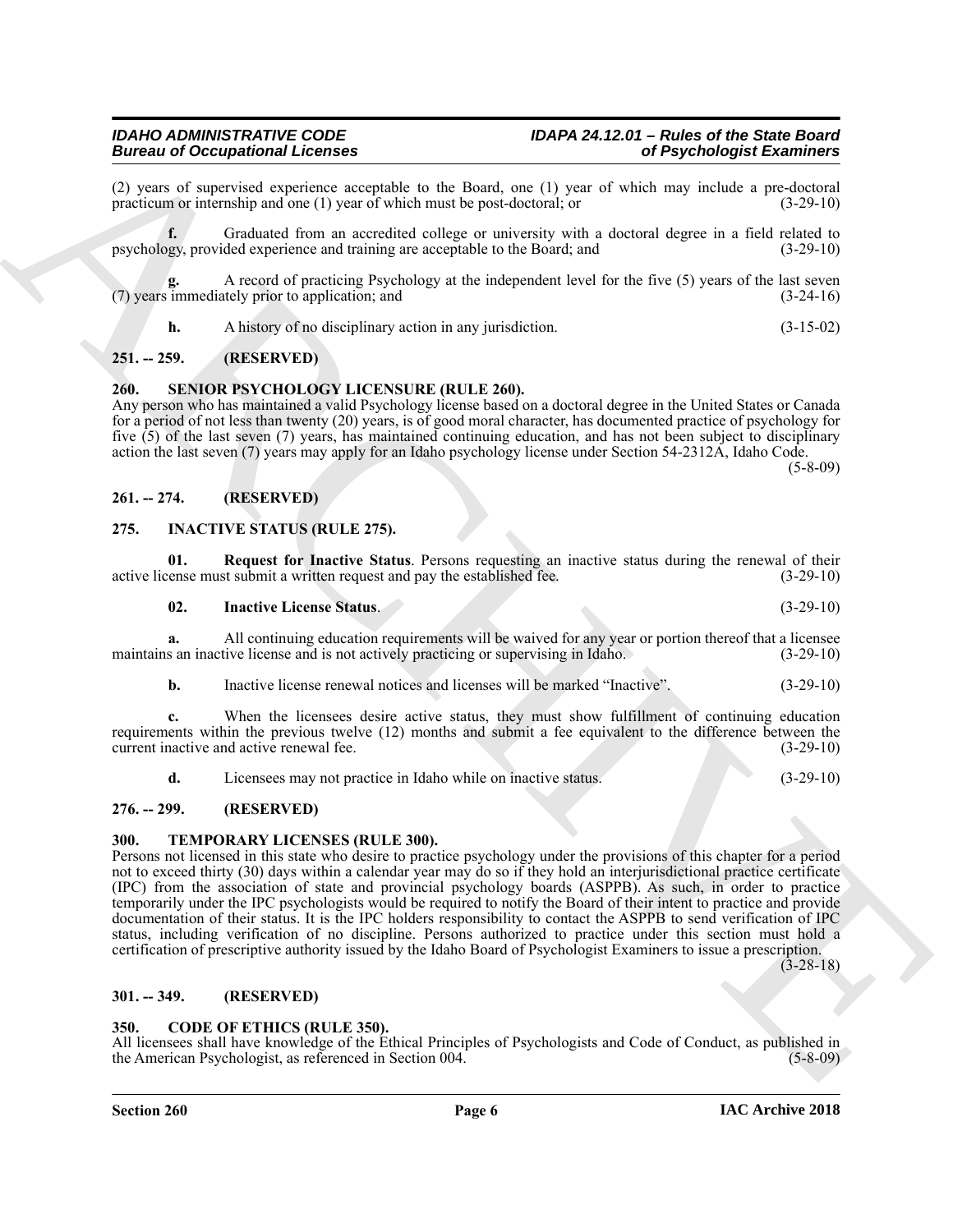<span id="page-6-0"></span>**351. -- 374. (RESERVED)**

#### <span id="page-6-5"></span><span id="page-6-4"></span><span id="page-6-1"></span>**375. DISCIPLINE (RULE 375).**

**01. Civil Fine**. The Board may impose a civil fine not to exceed one thousand dollars (\$1,000) upon a licensed psychologist for each violation of Section 54-2309, Idaho Code.

<span id="page-6-6"></span>**02. Costs and Fees**. The Board may order a licensed psychologist to pay the costs and fees incurred by the Board in the investigation or prosecution of the licensee for violation of Section 54-2309, Idaho Code. (3-18-99)

#### <span id="page-6-2"></span>**376. -- 379. (RESERVED)**

#### <span id="page-6-7"></span><span id="page-6-3"></span>**380. REHABILITATION GUIDELINES (RULE 380).**

**Europea of Occupational Licenses**<br>
31. TH<sub>1</sub> (REELINE (RELL 25).<br>
32. TH2 (REELINE (RELL 25).<br>
33. TH2 (REELINE (RELL 25).<br>
33. TH2 (REEL 26) TH2 (REEL 26) TH2 (REEL 26) TH2 (REEL 26) TH2 (REEL 26) TH2 (REEL 26) TH2 (REE In the event of a violation of Board laws or rules, the Board, in its discretion, may implement a plan of rehabilitation. Completion of the plan may lead to consideration of submission of an application for re-licensure, the removal of suspension, or the removal of supervision requirements. In the event the licensee has not met the Board's criteria for rehabilitation, the plan may be revised, expanded, or continued depending upon the progress of the rehabilitation program. The rehabilitation guidelines listed in this Section should be considered illustrative, but not exhaustive, of the potential options available to the Board. In each instance, rehabilitation guidelines will be tailored to the individual needs of the licensee. (3-29-10)

<span id="page-6-10"></span>**01. Options in Devising Rehabilitation Program**. The Board may follow one (1) or more options in devising a rehabilitation program: (3-29-10)

**a.** The individual may be supervised in all or selected areas of activities related to his practice as a licensee by a licensed psychologist approved by the Board for a specified length of time. (3-29-10)

i. The Board may specify the focus of the supervision. (3-29-10)

ii. The Board may specify the number of hours per week required in a face-to-face supervisory  $(3-29-10)$ 

iii. The Board may require the supervisor to provide periodic and timely reports to the Board ng the progress of the supervisee. (3-29-10) concerning the progress of the supervisee.

<span id="page-6-9"></span>iv. Any fees for supervision time will be the responsibility of the supervisee. (3-29-10)

**02. Educational Programs**. The individual may be expected to successfully complete a variety of appropriate educational programs. Appropriate educational formats may include, but are not limited to, workshops, seminars, courses in regionally accredited universities, or organized pre- or post-doctoral internship settings. Workshops or seminars that are not held in a setting of academic review (approved continuing education) need prior approval of the Board. Any course of study must be approved by the Board prior to enrollment if it is to meet the criteria of a rehabilitation plan. (3-29-10) criteria of a rehabilitation plan.

<span id="page-6-8"></span>

| 03. | <b>Additional Requirements.</b> The Board may require of the individual: |  |  |  |  |  | $(3-29-10)$ |
|-----|--------------------------------------------------------------------------|--|--|--|--|--|-------------|
|-----|--------------------------------------------------------------------------|--|--|--|--|--|-------------|

**a.** Psychodiagnostic evaluations by a psychologist approved by the Board; (3-29-10)

**b.** A physical examination that may include an alcohol and drug screen by a physician approved by the Board: (3-29-10) the Board;  $(3-29-10)$ 

| $\mathbf{c}$ . | Psychotherapy on a regular basis from a psychologist approved by the Board; | $(3-29-10)$ |
|----------------|-----------------------------------------------------------------------------|-------------|
|                | Take or retake and pass the appropriate professional examination; or        | $(3-29-10)$ |
|                | Any other requirement that seems appropriate to the individual case.        | $(3-29-10)$ |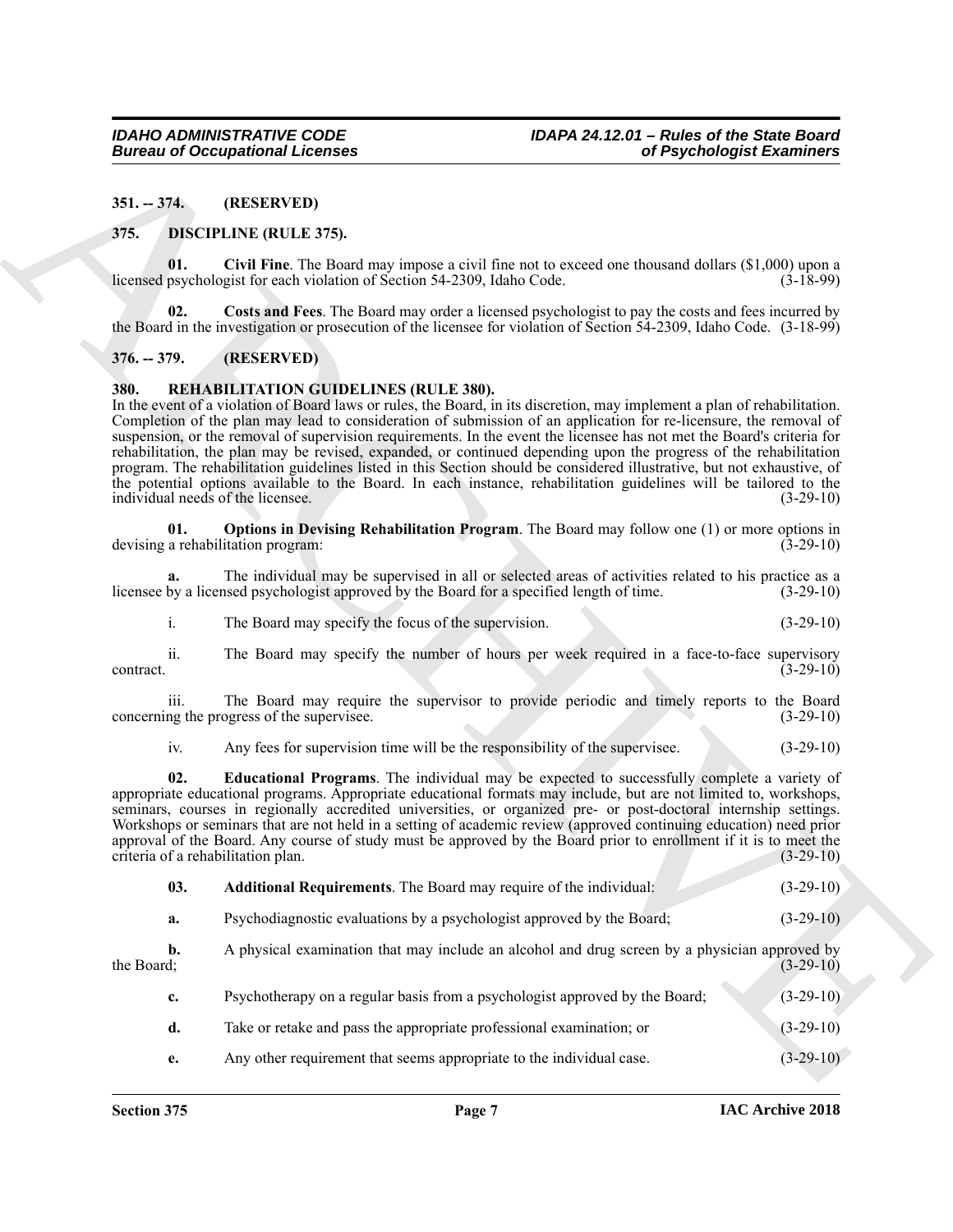#### <span id="page-7-0"></span>**381. -- 399. (RESERVED)**

#### <span id="page-7-15"></span><span id="page-7-14"></span><span id="page-7-1"></span>**400. RENEWAL OF LICENSE -- CONTINUING EDUCATION (RULE 400).**

**01. Renewal of License**. Each person licensed under this act must renew said license annually or the license will be cancelled. Licenses shall be renewed and reinstated in accordance with the requirements of Section 67-2614, Idaho Code. (3-15-02)

<span id="page-7-16"></span>**02. Requirements for Renewal of License**. Licenses may be renewed or reinstated by payment of the required fees and by submitting certification of having satisfied the continuing education requirement. (3-15-02)

#### <span id="page-7-9"></span><span id="page-7-4"></span><span id="page-7-2"></span>**401. CONTINUING EDUCATION REQUIREMENTS FOR RELICENSURE IN PSYCHOLOGY (RULE 401).**

Bureau of Occupational Leonies<br>
3H. 299. (RESERVAL OP LICENSE - CONTROLING EDUCATION (RULE 400).<br>
40. FR. VENAL OP LICENSE - CONTROLING EDUCATION (RULE 400).<br>
40. FR. VENAL OP LICENSE - CONTROLING EDUCATION (RULE 400).<br>
4 **01. Number of Hours Required**. All licensed psychologists, in order to renew their license, must have accumulated twenty (20) hours per year of continuing education credits. At the time of renewal of the psychologists' licenses, they will certify that they are aware of the requirements for continuing education and that they have met those requirements for the preceding year. At the time of reinstatement of a psychologist's license, they shall provide proof that they have met the requirements for continuing education for the preceding year. A minimum of four (4) hours credit in ethics, standards of care, and/or review of laws pertaining to the practice of psychology is required every three (3) years. Areas covered may include practice, consultation, research, teaching, and/or supervision. These units may be used as part of the continuing education credit required. (3-24-16) units may be used as part of the continuing education credit required.

<span id="page-7-10"></span>**02. Professional Level of Continuing Education -- Time Period Records Kept - Audit**. This continuing education experience must be at an appropriate level for professional training in psychology. The licensees have responsibility for demonstrating the relevance and adequacy of the educational experience they select. The licensees are also responsible for keeping an accurate record of their own personal continuing education hours for a period of five (5) years. A random audit may be conducted to insure compliance. (7-1-93)

<span id="page-7-8"></span>**03. Newly Licensed Individuals**. Newly licensed individuals will be considered to have satisfied the continuing education requirements for the remainder of the year in which their license is granted. (7-1-93)

<span id="page-7-6"></span>**04. Certificates of Satisfactory Attendance and Completion**. Certificates of satisfactory attendance and completion, cancelled checks, participant lists, transcripts from universities, letters of certification on instructor's letterhead, and other reasonably convincing proof of the submitted activities may serve as documentation when persons audited are required to submit proof of continuing education. (7-1-93)

<span id="page-7-7"></span>**05.** Licensees Who Do Not Fulfill the Continuing Education Requirements. Licensees who do not continuing education requirements may be subject to disciplinary action. (7-1-93) fulfill the continuing education requirements may be subject to disciplinary action.

<span id="page-7-5"></span>**06. Carryover of Continuing Education Hours**. Continuing education courses not claimed for CE credit in the current renewal year, may be credited for the next renewal year. A maximum of twenty (20) hours may be carried forward from the immediately preceding year. be carried forward from the immediately preceding year.

<span id="page-7-11"></span>**07. Special Exemption**. The Board has the authority to make exceptions for reasons of individual hardship including health, when certified by a medical doctor, or other good cause. The licensee must provide any information requested by the Board to assist in substantiating hardship cases. This exemption is granted at the sole discretion of the Board. Request for special exemption must be made prior to licensure renewal. (3-29-10)

#### <span id="page-7-12"></span><span id="page-7-3"></span>**402. GUIDELINES FOR APPROVAL OF CONTINUING EDUCATION CREDITS (RULE 402).**

**01. Continuing Education Credit**. Continuing education credit will be given to formally organized workshops or classes with an attendance roster and preassigned continuing education credit offered in association with or under the auspices of: (7-1-93) with or under the auspices of:

<span id="page-7-13"></span>**a.** Regionally accredited institutions of higher education. (7-1-93)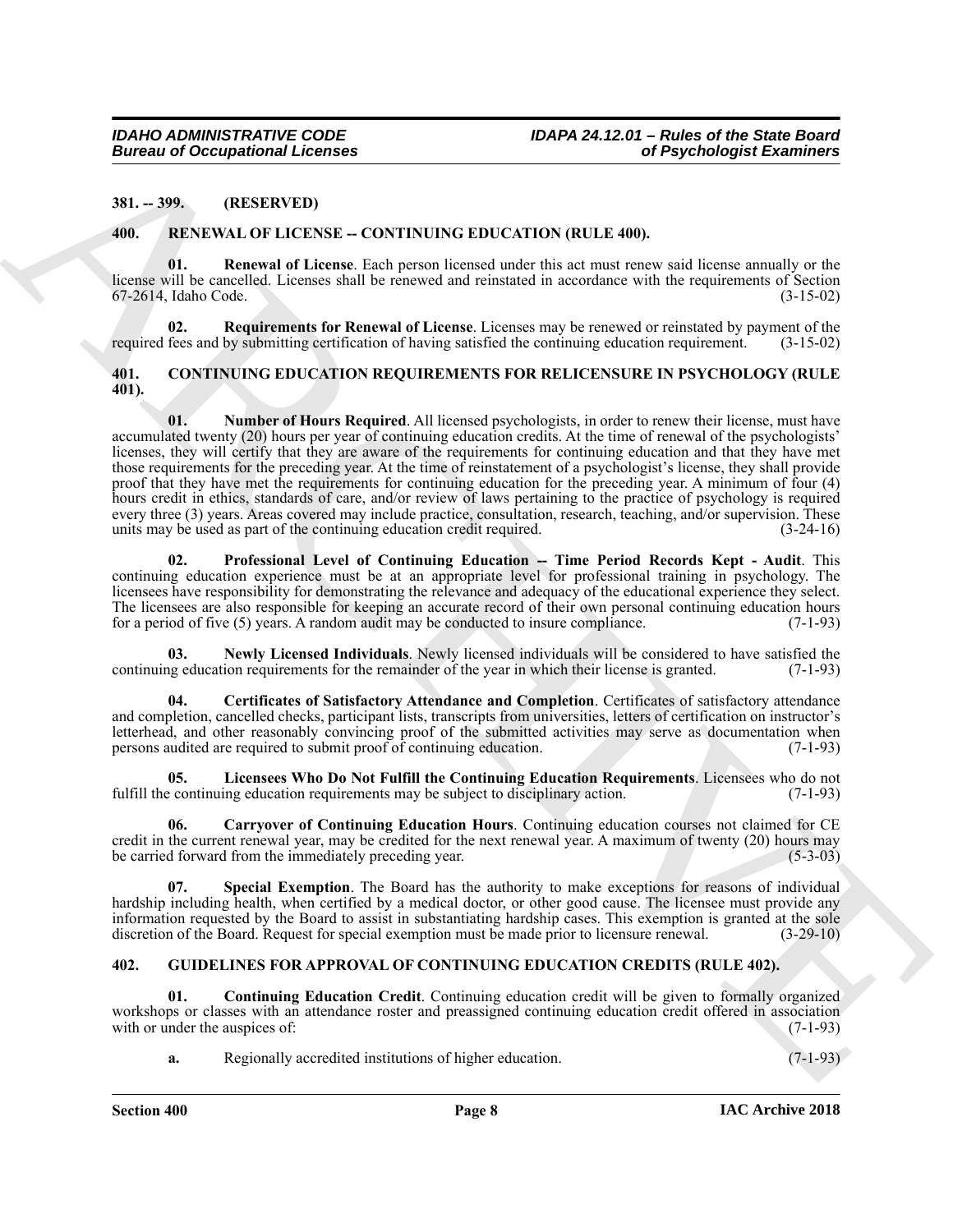| $\mathbf{b}$ . | The American Psychological Association. | $(7-1-93)$ |
|----------------|-----------------------------------------|------------|
| $c_{\star}$    | A Regional Psychological Association.   | $(7-1-93)$ |
|                | A State Psychological Association.      | $(7-1-93)$ |

**e.** Credit will be given for the number of credit hours preauthorized by the sponsoring agency with no upper limit on the number of hours.  $(7-1-93)$ 

<span id="page-8-2"></span><span id="page-8-1"></span>**02. Credit for International, National and Regional Meetings of Psychological Organizations**. Six (6) hours of continuing education credit will be allowed for documented attendance at international, national and regional meetings of psychological organizations.  $(7-1-93)$ regional meetings of psychological organizations.

Bureau of Occupational Lebence<br>
The American Developed Association.<br>
A Regional Developed Association.<br>
A Regional Developed Association.<br>
A Regional Developed Association.<br>
A Regional Developed Association.<br>
A Regional D **03. Credit for Other Relevant Workshops, Classes or Training Experiences**. Other relevant workshops, classes or training experiences when not offered, approved, or provided by an entity in Subsection 402.01, may receive up to six (6) hours of credit per experience provided they are conducted by a licensed or reputable psychologist or other mental health professional. Each documented hour of training experience counts as one (1) hour of continuing education experience. (4-4-13)

<span id="page-8-4"></span>**04. Presentation of Papers**. Presentation of papers at international, national, regional or state psychological or other professional associations may be counted as equivalent to six (6) hours per event. Only actual presentation time may be counted; preparation time does not qualify for credit. The licensee must provide the Board with a letter from a sponsor, host organization, or professional colleague, copy of the program, and a summary of the evaluations from the event. (3-29-10)

<span id="page-8-5"></span>**05. Self-Study, Lectures or Public or Professional Publications and Presentations**. The Board also recognizes the value of self-study, lectures or public or professional publications and presentations (including for example, in the case of the university faculty, preparation of a new course). Therefore, the Board will allow credit for six (6) hours of individual study per year. (7-1-93)

**a.** Self-Study. The reading of a publication may qualify for credit with proper documentation verifying completion. A licensee seeking credit for reading a publication must submit results from a test on the information contained within the publication. If a test is not available, the licensee must seek pre-approval of the Board. (3-29-10)

**b.** Professional publications. Publication activities are limited to articles in professional journals, a chapter in an edited book, or a published book. The licensee must provide the Board with a copy of the cover page of the article or book in which the licensee has been published. For chapters of an edited book, licensees must submit a copy of the table of contents. (3-29-10) copy of the table of contents.

<span id="page-8-0"></span>**06. Board Assessment of Continuing Education Activities**. The Board of Psychologist Examiners may avail itself of help and consultation from the American Psychological Association or the Idaho Psychological<br>Association in assessing the appropriateness of continuing education activities. (3-29-10) Association in assessing the appropriateness of continuing education activities.

<span id="page-8-3"></span>**On-Line Education.** A maximum of ten (10) on-line continuing education hours relevant to the practice of psychology may be counted during each reporting period. (3-29-10)

Continuing education credit will be given to on-line education offered in association with or under e organizations listed in Subsections 402.01.a. through 402.01.d. of these rules. (3-29-17) the auspices of the organizations listed in Subsections 402.01.a. through 402.01.d. of these rules.

**b.** The licensee must provide the Board with a copy of the certification, verified by the authorized signatures from the course instructors, providers, or sponsoring institution, substantiating any hours completed by the licensee. (3-29-10) licensee.  $(3-29-10)$ 

<span id="page-8-6"></span>**08. Teleconferences**. To qualify for credit, teleconferences must feature an interactive format. Interactive conferences are those that provide the opportunity for participants to communicate directly with the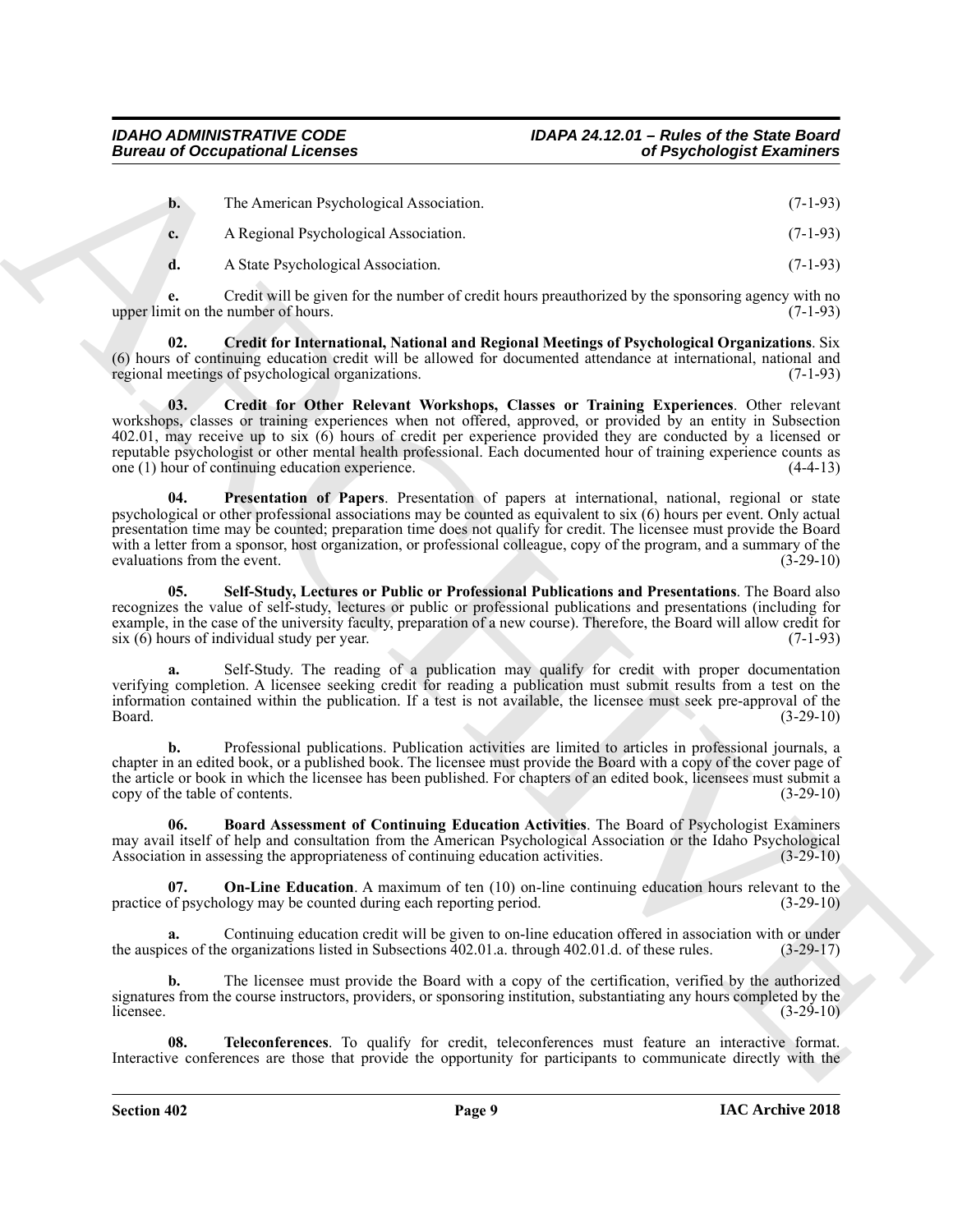instructor or that have a facilitator present at the conference site. The licensee must provide the Board with a copy of the certificate, or a letter signed by course instructors, providers, or sponsoring institution, substantiating any hours attended by licensee. (4-4-13)

**a.** When offered, approved, or provided by entities in Subsection 402.01, the number of hours that may be counted during each reporting period is not limited. (4-4-13)

**b.** When not offered, approved, or provided by an entity in Subsection 402.01, a maximum of six (6) hours may be counted during each reporting period. (4-4-13)

#### <span id="page-9-0"></span>**403. -- 449. (RESERVED)**

#### <span id="page-9-2"></span><span id="page-9-1"></span>**450. GUIDELINES FOR USE OF SERVICE EXTENDERS TO LICENSED PSYCHOLOGISTS (RULE 450).**

The Board recognizes that licensed psychologists may choose to extend their services by using service extenders. The Board provides general rules to cover all service extenders as well as specific rules to cover service extenders with different levels of training and experience. (7-1-93) different levels of training and experience.

<span id="page-9-3"></span>**01. General Provisions for Licensed Psychologists Extending Their Services Through Others**. (7-1-93)

**a.** The licensed psychologist exercising administrative control for a service extender shall: (7-1-93)

i. Have the authority to cause termination of compensation for the service extender. (7-1-93)

ii. Have the authority to cause the suspension or removal of the service extender from his position as a service provider. (7-1-93)

**b.** The licensed psychologist exercising professional direction for a service extender shall: (7-1-93)

i. Prior to employing the service extender, formulate and provide to the Board a written supervisory plan for each service extender and obtain approval for the plan. The plan shall include provisions for supervisory sessions and chart review. If the psychologist requires tapes to be made of psychological services delivered by the service extender, then the plan shall also specify review and destruction of these tapes. The plan shall also specify the hours per calendar week that the licensed psychologist will be at the same physical location as the person extending the services of the licensed psychologist. The plan shall be accompanied by a completed application form and appropriate application fee. (3-29-17)

Beative of Occupationistic Control de Residents and the street of Psychological Exercises<br>
are the street of the street of the street of the street of the street of the street of the street of the street of the street of Establish and maintain a level of supervisory contact sufficient to be readily accountable in the event that professional, ethical, or legal issues are raised. For service extenders in Categories I and II, there will be a minimum of one (1) hour of face-to-face supervisory contact by a licensed psychologist with the service extender for each one (1) to twenty (20) hours of services provided by the service extender during any calendar week. At least one half  $(1/2)$  of this face-to-face supervisory contact will be conducted individually, and up to one half  $(1/2)$  of this faceto-face supervisory contact may be provided using a group format. A written record of this supervisory contact, including the type of activities conducted by the service extender, shall be maintained by the licensed psychologist. Except under unusual circumstances, the supervisory contact will occur either during the week the services are extended or during the week following. In no case will services be extended more than two (2) weeks without supervisory contact between the service extender and a licensed psychologist. For service extenders in Category III, there will be a minimum of one (1) hour of face-to-face supervisory contact by a licensed psychologist with the service extender during each calendar month that services are provided by the service extender. A written record of this supervisory contact, including the type of activities conducted by the service extender, shall be maintained by the licensed psychologist. The licensed psychologist will also be available for consultation either face-to-face, by phone, or by other means of contact on any day that services are provided by the service extender. (3-28-18)

iii. Provide the service extender a copy of the current Ethical Standards of the American Psychological Association, and obtain a written agreement from the service extender of his intention to abide by them. (7-1-93)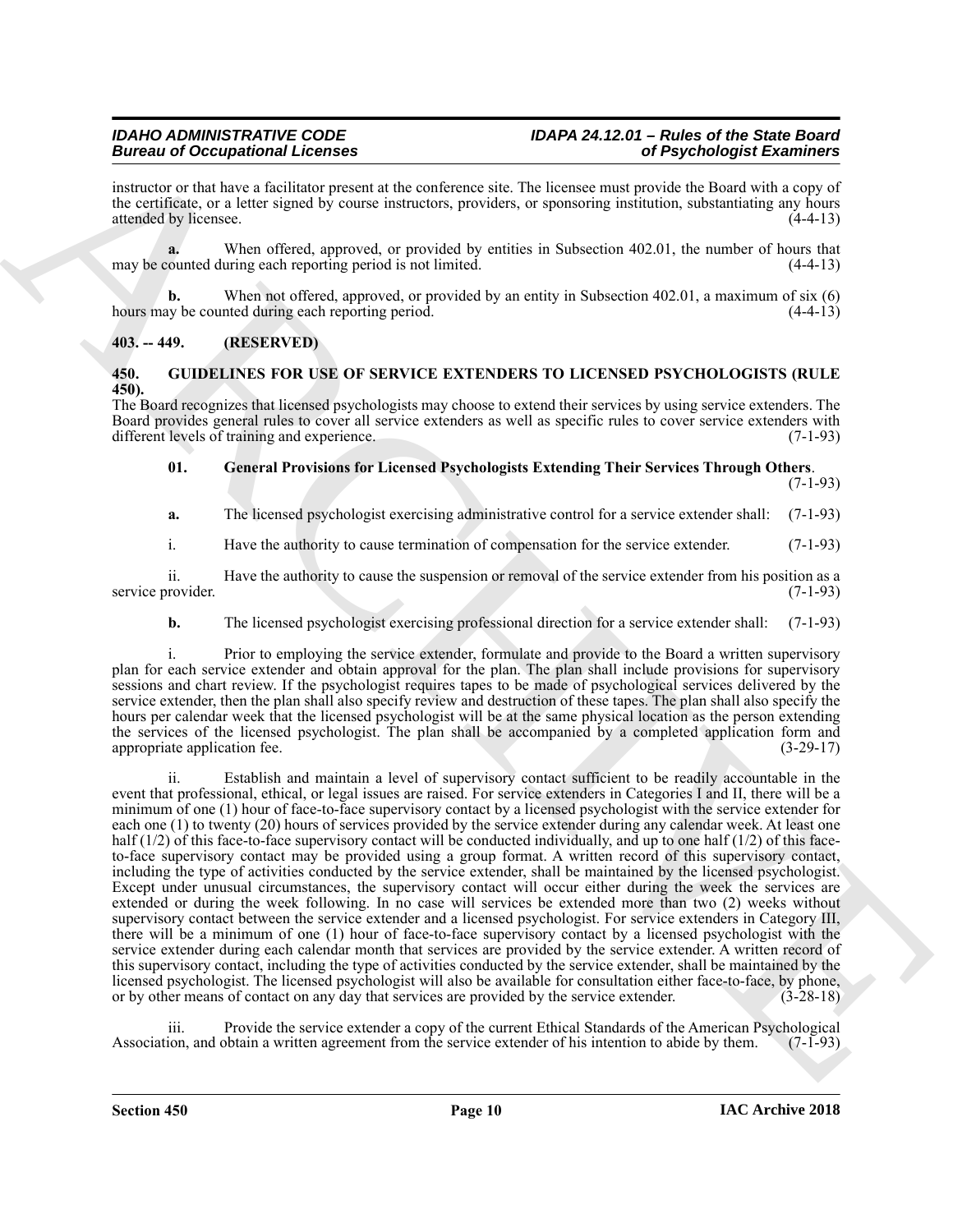## *Bureau of Occupational Licenses of Psychologist Examiners*

Supervision of service extenders through electronic communications, including video conferencing, cannot replace face-to-face supervision. Psychologists will ensure that the service that they provide through the use of service extenders is provided according to all applicable laws and rules. (3-29-17)

#### <span id="page-10-1"></span>**02. Qualifications for Service Extenders**. (7-1-93)

**a.** Category I: A service extender will be placed in Category I if: (7-1-93)

i. The licensed psychologist wishing to employ the service extender verifies in writing to the satisfaction of the Board that the service extender holds a license issued by the state of Idaho to practice a specific profession, and that the issuance of that license requires the licensee hold a master's degree or its equivalent as determined by the Board; or (7-1-93)

The service extender meets the criteria for Category II specified below and the licensed psychologist wishing to employ the service extender verifies in writing to the satisfaction of the Board that the service extender has satisfactorily functioned as a service extender to one  $(1)$  or more licensed psychologist for at least twenty (20) hours per calendar week over a period totaling two hundred sixty (260) weeks.  $(7-1-93)$ twenty (20) hours per calendar week over a period totaling two hundred sixty (260) weeks.

**b.** Category II: A service extender will be placed in Category II if the licensed psychologist wishing to employ the service extender verifies in writing to the satisfaction of the Board that the service extender holds a master's degree or equivalent from a program in psychology, counseling, or human development as determined by the Board. (3-29-17) the Board.  $(3-29-17)$ 

Bureau of Contemposition Licences<br>
Survey in the system of Prove equations having the stress communities and the system of Prove equations and the system of the system of the system of the system of the system of the syst **c.** Category III: A service extender will be placed in Category III if the licensed psychologist wishing to employ the service extender verifies in writing to the satisfaction of the Board that the service extender holds a master's degree or equivalent from a program in psychology, counseling, or human development as determined by the Board, and the service extender will only provide psychometrician services. Such services are defined as administrating, scoring, and/or summarizing psychological or neuropsychological tests and test data that require specialized training. Interpretation of the testing data must be performed by the licensed psychologist. Service extenders in Category III will not be allowed to perform psychotherapy, intake assessments, or other services outside the scope of psychometric services defined above. The licensed psychologist wishing to employ the service extender must also verify in writing to the satisfaction of the Board that the service extender has been properly trained in all of the testing instruments that the service extender will administer at the start of employment and will continue to receive proper training in any new testing instruments utilized by the service extender over the course of employment. (3-29-17) employment.

#### <span id="page-10-0"></span>**03. Conditions for Use of Service Extenders**. (7-1-93)

**a.** All persons used to extend the services of a licensed psychologist shall be under the direct and continuing administrative control and professional direction of a licensed psychologist. These service extenders may not use any title incorporating the word "psychologist" or any of its variants or derivatives, e.g. "psychological," "psychotherapist." (5-8-09)

**b.** Work assignments shall be commensurate with the skills of the service extender and procedures shall be planned in consultation with the licensed psychologist under all circumstances. (7-1-93)

Public announcement of fees and services, as well as contact with lay or professional public shall be offered only in the name of the licensed psychologist whose services are being extended. However, persons licensed to practice professions other than psychology may make note of their status in such announcements or contacts. (7-1-93)  $\text{constants.}$  (7-1-93)

**d.** Setting and collecting of fees shall remain the sole domain of the licensed psychologist; excepting that when a service extender is used to provide services of the licensed psychologist, third party payers shall be informed of this occurrence in writing at the time of billing. Unless otherwise provided in these rules and regulations, licensed psychologists may neither claim or imply to service recipients or to third party payers an ability to extend their services through any person who has not been approved as a service extender to that psychologist as specified in this section.  $(7-1-93)$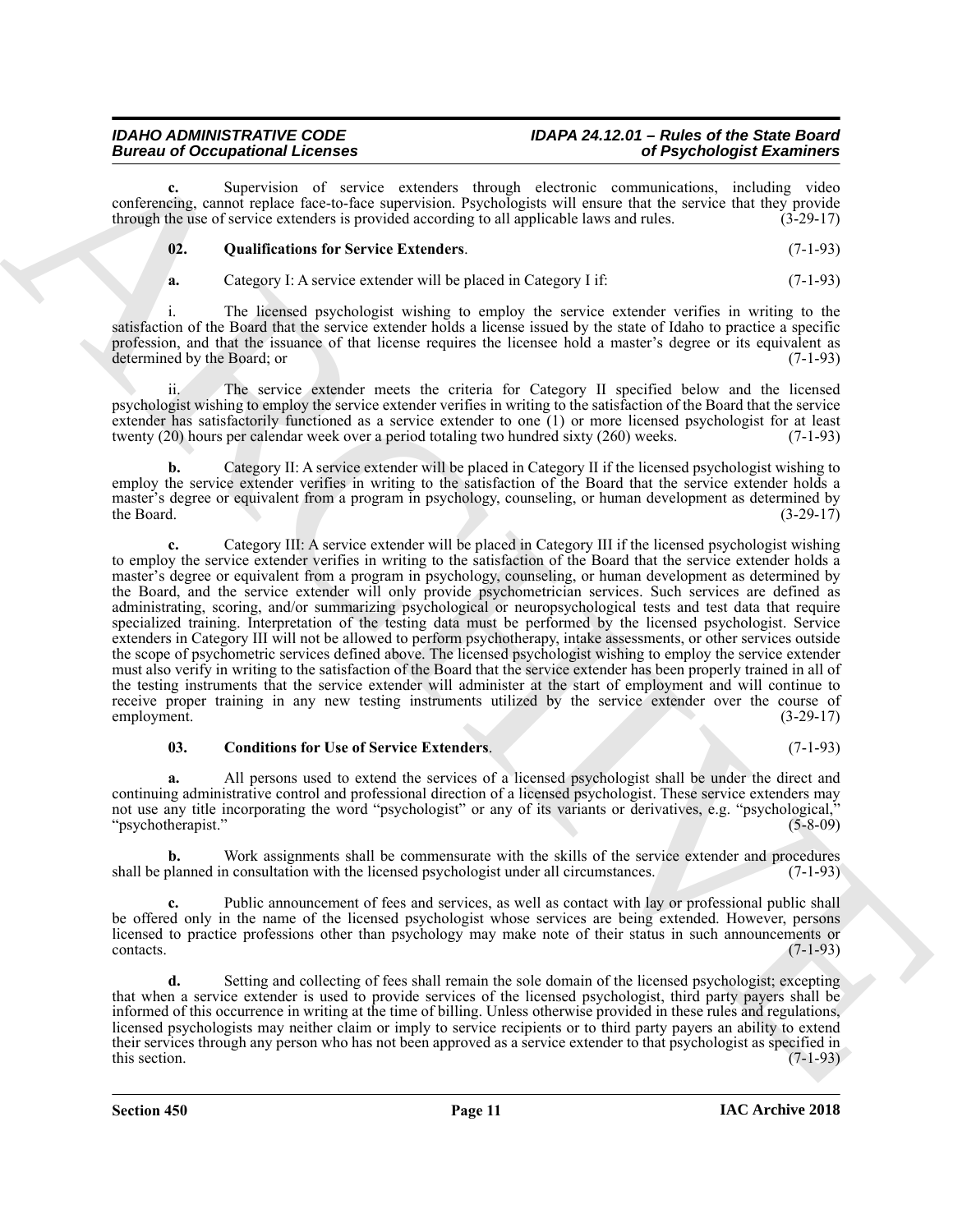**e.** All service recipients shall sign a written notice of the service extender's status as a service extender for the licensed psychologist. A copy of the signed written notice will be maintained on file with the licensed psychologist. (7-1-93)

**f.** Within the first three (3) contacts, the licensed psychologist shall have face-to-face contact with vice recipient. (7-1-93) each service recipient.

**g.** A licensed psychologist shall be available to both the service extender and the service recipient for emergency consultation. (7-1-93)

Service Extenders shall be housed in the same service delivery site as the licensed psychologist whose services they extend. Whatever other activities they may be qualified to perform, service extenders shall limit themselves to acting as service extenders of the licensed psychologist when providing direct services so long as they are physically located in the offices of the licensed psychologist. (7-1-93)

Bureau of Occupational Licenses<br>
The strain of the strain and the strain and the strain and the strain and the strain and the strain and the strain and the strain and the strain and the strain and the strain and the strai **i.** A service extender in Category I may deliver as much as, but not more than fifty percent (50%) of their service while the licensed psychologist is not physically present at the service delivery site. A service extender in Category II may deliver as much as, but not more than twenty-five percent (25%) of their service while the licensed psychologist is not physically present at the service delivery site. Service extenders in the Category III may deliver as much as, but not more than seventy-five percent (75%) of their service while the licensed psychologist is not physically present at the service delivery site. Service Extenders providing as many as, but no more than, three (3) hours of service extension per calendar week shall be exempted from the on-site provisions of Section 450 of this rule. Without notification to the Board, short term exemption from this rule for atypical circumstances, such as irregular travel by the licensed psychologist, may occur for periods as long as, but no longer than three (3) calendar weeks. Longer exemptions may be granted at the discretion of the Board on written request by the licensed psychologist to the Board. (3-29-17)

**j.** The licensed psychologist shall employ no more than three (3) service extenders. (3-18-99)

**k.** When a licensed psychologist terminates employment of a service extender, the licensed psychologist will notify the Board in writing within thirty (30) days. (7-1-93)

**l.** At the time of license renewal the licensed psychologist shall submit for each service extender the ate fee together with certification to the Board that they possess: (3-19-07) appropriate fee together with certification to the Board that they possess:

i. A written record of supervisory contact for the previous twelve (12) months; and (3-20-04)

ii. The percentage of time during the previous twelve (12) months that the service extender extended while the licensed psychologist was at the service delivery site; and (3-20-04) services while the licensed psychologist was at the service delivery site; and

iii. An updated plan for the supervision of each of his service extenders. (3-20-04)

**m.** Documentation of supervisory notes, hours of supervision, number of hours on-site while the service extender provided services, and plan of supervision shall be maintained by the supervisor for not less than three (3) years for each service extender and submitted to the Board upon request. (5-8-09) three  $(3)$  years for each service extender and submitted to the Board upon request.

#### <span id="page-11-0"></span>**451. -- 499. (RESERVED)**

#### <span id="page-11-2"></span><span id="page-11-1"></span>**500. EDUCATIONAL AND CREDENTIALING REQUIREMENTS FOR LICENSURE (RULE 500).**

Applicants who receive a doctoral degree from a program accredited by the American Psychological Association are considered to have met all criteria outlined in Section 500. (5-3-03)

**01. Training in Professional Psychology**. Training in professional psychology is doctoral training offered in an institution of higher education accredited by:

<span id="page-11-3"></span>**a.** Middle States Commission on Higher Education. (7-1-93)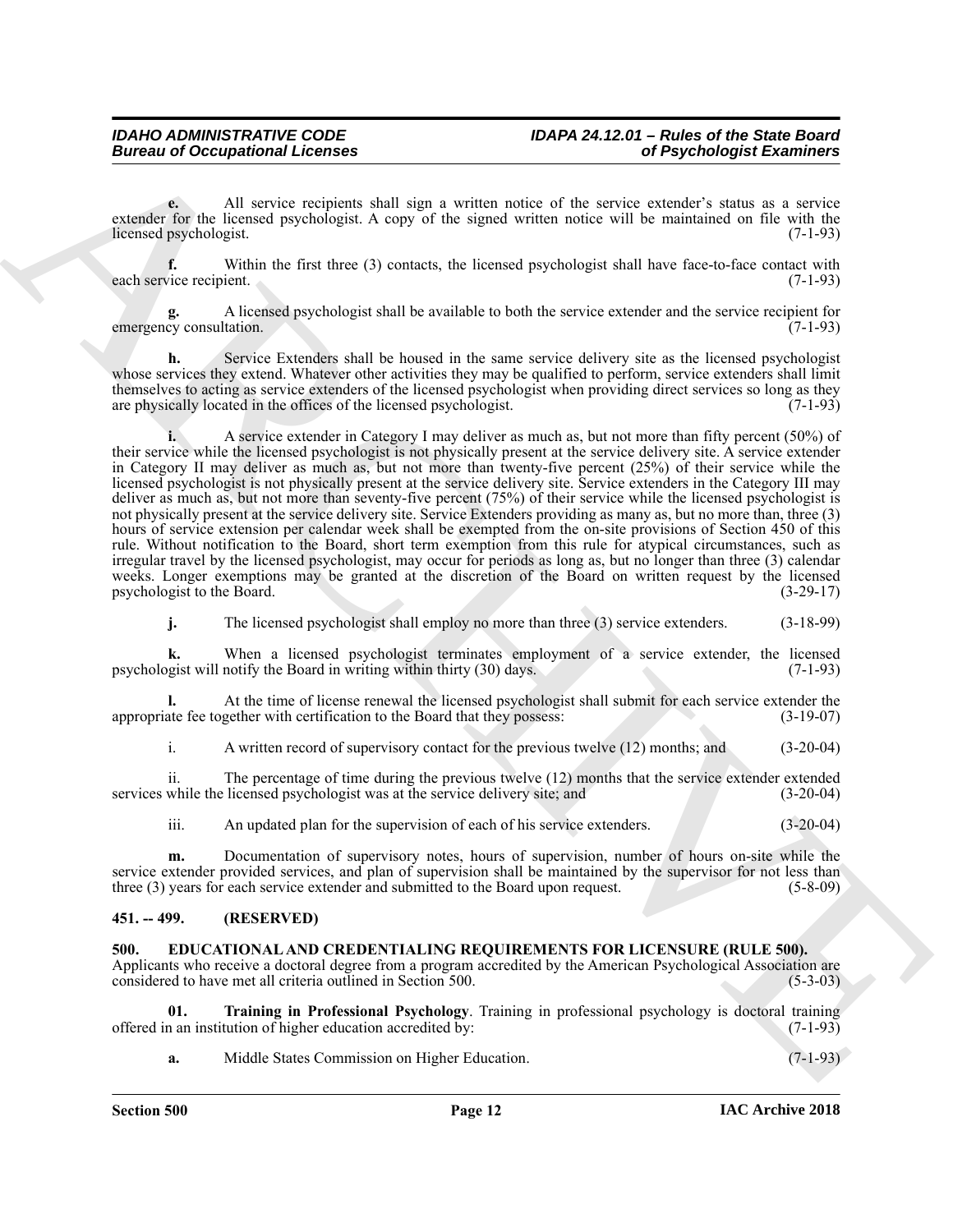<span id="page-12-6"></span><span id="page-12-5"></span><span id="page-12-4"></span><span id="page-12-3"></span><span id="page-12-2"></span><span id="page-12-1"></span><span id="page-12-0"></span>

|                             | <b>Bureau of Occupational Licenses</b>                                                                                                                                                                                                                                                                                                                                                                                                                                                                                                                                                                                                                                                                | of Psychologist Examiners                    |
|-----------------------------|-------------------------------------------------------------------------------------------------------------------------------------------------------------------------------------------------------------------------------------------------------------------------------------------------------------------------------------------------------------------------------------------------------------------------------------------------------------------------------------------------------------------------------------------------------------------------------------------------------------------------------------------------------------------------------------------------------|----------------------------------------------|
| $\mathbf{b}$ .              | The New England Association of Schools and Colleges.                                                                                                                                                                                                                                                                                                                                                                                                                                                                                                                                                                                                                                                  | $(7-1-93)$                                   |
| c.                          | Higher Learning Commission.                                                                                                                                                                                                                                                                                                                                                                                                                                                                                                                                                                                                                                                                           | $(7-1-93)$                                   |
| d.                          | The Northwest Commission on Colleges and Universities.                                                                                                                                                                                                                                                                                                                                                                                                                                                                                                                                                                                                                                                | $(7-1-93)$                                   |
| e.                          | The Southern Association of Colleges and Schools.                                                                                                                                                                                                                                                                                                                                                                                                                                                                                                                                                                                                                                                     | $(7-1-93)$                                   |
| f.                          | The Western Association of Schools and Colleges.                                                                                                                                                                                                                                                                                                                                                                                                                                                                                                                                                                                                                                                      | $(7-1-93)$                                   |
| 02.                         | <b>Training Program.</b> The training program must stand as a recognizable, coherent organizational<br>entity within the institution. Programs that are accredited by the American Psychological Association or that meet the<br>criteria for such accreditation are recognized as meeting the definition of a professional psychology program.                                                                                                                                                                                                                                                                                                                                                       | $(5-3-03)$                                   |
| 03.<br>of the core faculty. | Authority and Primary Responsibility. There must be a clear authority and primary<br>responsibility for the core and specialty areas by a designated leader who is a doctoral psychologist and is a member                                                                                                                                                                                                                                                                                                                                                                                                                                                                                            | $(5-8-09)$                                   |
| 04.                         | <b>Content of Program</b> . The program must be an integrated, organized sequence of study.                                                                                                                                                                                                                                                                                                                                                                                                                                                                                                                                                                                                           | $(7-1-93)$                                   |
| 05.                         | There Must Be an Identifiable Training Faculty and a Psychologist Responsible for the<br><b>Program.</b> There must be an identifiable training faculty on site of sufficient size and breadth to carry out the training<br>responsibilities. A faculty psychologist must be responsible for the program.                                                                                                                                                                                                                                                                                                                                                                                             | $(5-3-03)$                                   |
| 06.                         | Program Must Have an Identifiable Body. The program must have an identifiable body of<br>students who are matriculated in that program for a degree.                                                                                                                                                                                                                                                                                                                                                                                                                                                                                                                                                  | $(7-1-93)$                                   |
| 07.<br>program.             | What the Program Must Include. The program must include supervised practicum and pre-<br>doctoral internship appropriate to the practice of psychology. Pre-doctoral internships must be completed at member<br>sites of the Association of Psychology Postdoctoral and Internship Centers, or sites demonstrating an equivalent                                                                                                                                                                                                                                                                                                                                                                      | $(5-8-09)$                                   |
| 08.                         | Curriculum. The curriculum shall encompass a minimum of three (3) academic years of full time<br>graduate study at least one (1) year of which is spent in full-time physical residence at the degree granting educational<br>institution. In addition to instruction in professional areas of competence, which include assessment and diagnosis,<br>intervention, consultation, and supervision, the core program shall require each student to demonstrate competence in<br>specific substantive areas. Minimal competence is demonstrated by passing a three (3) credit semester graduate<br>course (or a five (5) credit quarter graduate course) in each of the substantive areas listed below: | $(3-20-04)$                                  |
| a.                          | Biological Bases of Behavior: Physiological psychology,<br>neuropsychology, sensation and perception, psychopharmacology.                                                                                                                                                                                                                                                                                                                                                                                                                                                                                                                                                                             | psychology,<br>comparative<br>$(7 - 1 - 93)$ |
| b.                          | Cognitive-Affective Bases of Behavior: Learning, cognition, motivation, emotion.                                                                                                                                                                                                                                                                                                                                                                                                                                                                                                                                                                                                                      | $(3-20-04)$                                  |
| c.                          | Social Bases of Behavior: Social psychology, group processes, organizational and systems theory.                                                                                                                                                                                                                                                                                                                                                                                                                                                                                                                                                                                                      | $(7-1-93)$                                   |
| d.                          | Individual Differences: Personality theory, human development, abnormal psychology.                                                                                                                                                                                                                                                                                                                                                                                                                                                                                                                                                                                                                   | $(7-1-93)$                                   |
| e.                          | Scientific and Professional Standards and Ethics.                                                                                                                                                                                                                                                                                                                                                                                                                                                                                                                                                                                                                                                     | $(3-20-04)$                                  |
| f.                          | Research Design and Methodology.                                                                                                                                                                                                                                                                                                                                                                                                                                                                                                                                                                                                                                                                      | $(3-20-04)$                                  |
|                             |                                                                                                                                                                                                                                                                                                                                                                                                                                                                                                                                                                                                                                                                                                       |                                              |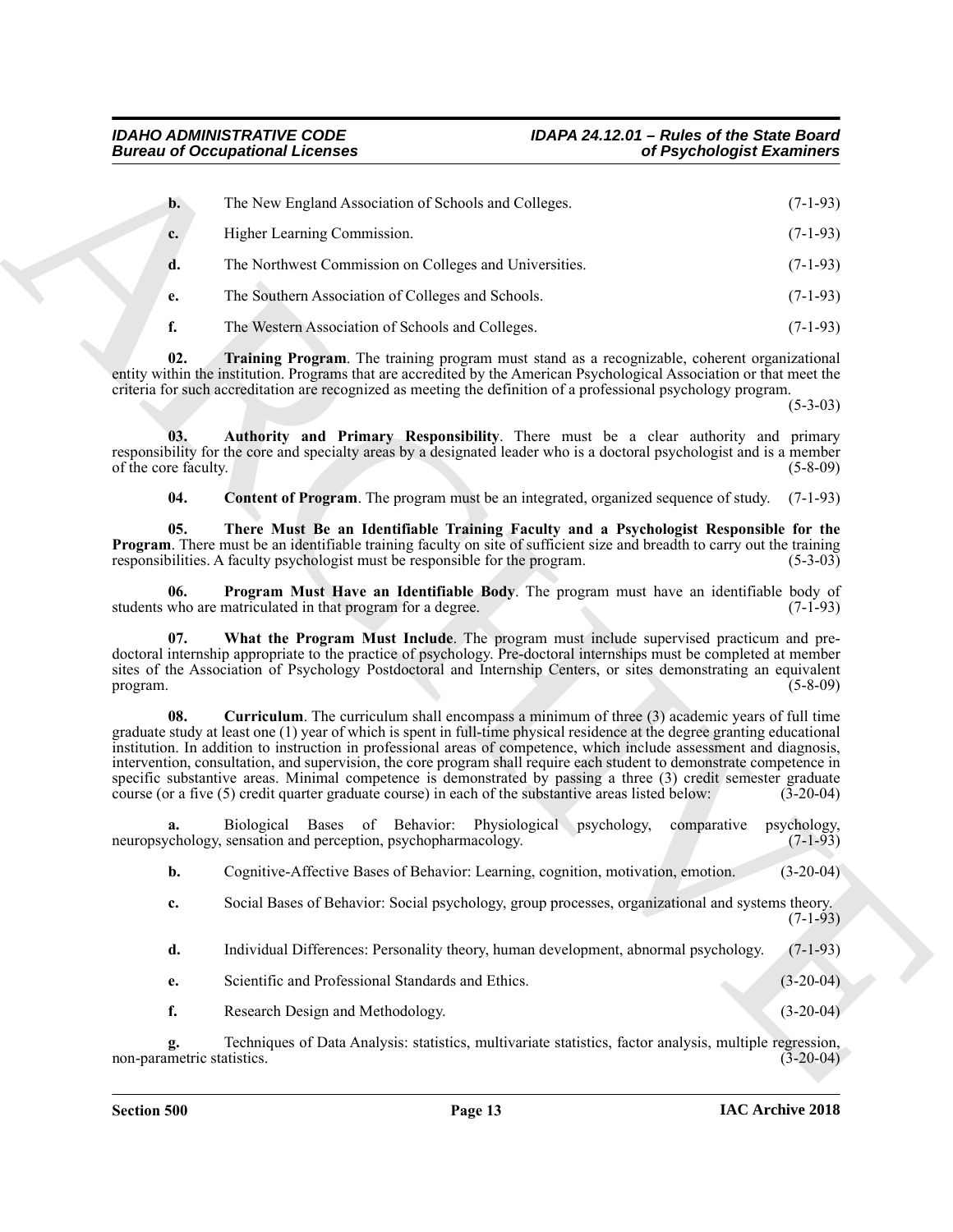| History and Systems of Psychology.         | $(3-20-04)$ |
|--------------------------------------------|-------------|
| Multiculturalism and Individual Diversity. | $(3-20-04)$ |

#### <span id="page-13-0"></span>**501. -- 549. (RESERVED)**

#### <span id="page-13-1"></span>**550. REQUIREMENTS FOR SUPERVISED PRACTICE (RULE 550).**

#### <span id="page-13-6"></span><span id="page-13-4"></span><span id="page-13-2"></span>**01. Duration and Setting of Supervised Practice**. (7-1-93)

<span id="page-13-7"></span><span id="page-13-5"></span><span id="page-13-3"></span>

| a. | Name of supervisee;                                                                            | $(7-1-93)$ |
|----|------------------------------------------------------------------------------------------------|------------|
|    | Educational level of supervisee;                                                               | $(7-1-93)$ |
| c. | Supervisor's name, address, license number, state in which granted and area of specialization; | $(7-1-93)$ |

|                             | <b>Bureau of Occupational Licenses</b>                                                                                                                                                                                                                                                                                                                                                                                                 | of Psychologist Examiners  |
|-----------------------------|----------------------------------------------------------------------------------------------------------------------------------------------------------------------------------------------------------------------------------------------------------------------------------------------------------------------------------------------------------------------------------------------------------------------------------------|----------------------------|
| h.<br>cognitive assessment. | Psychological Measurement: psychometric principles, test theory, personality                                                                                                                                                                                                                                                                                                                                                           | assessment,<br>$(3-20-04)$ |
| i.                          | History and Systems of Psychology.                                                                                                                                                                                                                                                                                                                                                                                                     | $(3-20-04)$                |
| j.                          | Multiculturalism and Individual Diversity.                                                                                                                                                                                                                                                                                                                                                                                             | $(3-20-04)$                |
| $501. - 549.$               | (RESERVED)                                                                                                                                                                                                                                                                                                                                                                                                                             |                            |
| 550.                        | REQUIREMENTS FOR SUPERVISED PRACTICE (RULE 550).                                                                                                                                                                                                                                                                                                                                                                                       |                            |
| 01.                         | <b>Duration and Setting of Supervised Practice.</b>                                                                                                                                                                                                                                                                                                                                                                                    | $(7-1-93)$                 |
| a.                          | A year of supervised experience is defined as a minimum of one thousand (1000) hours of<br>supervised service provision acquired during not less than a twelve (12) month and no more than a thirty-six (36)<br>calendar month period. The first year of supervised experience shall be accredited only after acquiring the equivalent<br>of one (1) year of full time graduate study. A second year must be obtained post-doctorally. | $(5-3-03)$                 |
| b.                          | A minimum qualifying supervised experience consists of two (2) years of supervised experience,<br>one (1) of which is obtained post-doctorally.                                                                                                                                                                                                                                                                                        | $(3-29-10)$                |
| 02.                         | <b>Qualifications of Supervisors.</b> Supervising psychologists shall be licensed and shall have training<br>in the specific area of practice in which they are offering supervision.                                                                                                                                                                                                                                                  | $(7-1-93)$                 |
| 03.                         | Amount of Supervisory Contact. One (1) hour per week of face-to-face individual contact per<br>twenty (20) hours of applicable experience is a minimum.                                                                                                                                                                                                                                                                                | $(7-1-93)$                 |
| 04.                         | Evaluation and Accreditation of Supervised Practice. The Board shall require submission of<br>information by the supervisor(s) which enable it to evaluate and credit the extent and quality of the candidate's<br>supervised practice. The form requesting such information shall cover the following:                                                                                                                                | $(7-1-93)$                 |
| a.                          | Name of supervisee;                                                                                                                                                                                                                                                                                                                                                                                                                    | $(7-1-93)$                 |
| $\mathbf{b}$ .              | Educational level of supervisee;                                                                                                                                                                                                                                                                                                                                                                                                       | $(7-1-93)$                 |
| c.                          | Supervisor's name, address, license number, state in which granted and area of specialization;                                                                                                                                                                                                                                                                                                                                         | $(7-1-93)$                 |
| d.                          | Name and nature of setting in which supervised practice took place;                                                                                                                                                                                                                                                                                                                                                                    | $(7-1-93)$                 |
| e.                          | Date of practice covered in this report;                                                                                                                                                                                                                                                                                                                                                                                               | $(7-1-93)$                 |
| f.                          | Number of practice hours during this period;                                                                                                                                                                                                                                                                                                                                                                                           | $(7-1-93)$                 |
| g.                          | Supervisee's duties;                                                                                                                                                                                                                                                                                                                                                                                                                   | $(7-1-93)$                 |
| h.                          | Number of one-to-one supervisory hours;                                                                                                                                                                                                                                                                                                                                                                                                | $(7-1-93)$                 |
| i.                          | Assessment of supervisee's performance; and                                                                                                                                                                                                                                                                                                                                                                                            | $(7-1-93)$                 |
| j.<br>provided.             | Whether or not the supervisee received monetary compensation for the supervised services they                                                                                                                                                                                                                                                                                                                                          | $(7-1-93)$                 |
| 05.                         | Unacceptable Supervision. Supervised practice time during which the supervisor deems<br>supervisee's performance to have been unacceptable shall not be credited towards the required supervised practice                                                                                                                                                                                                                              |                            |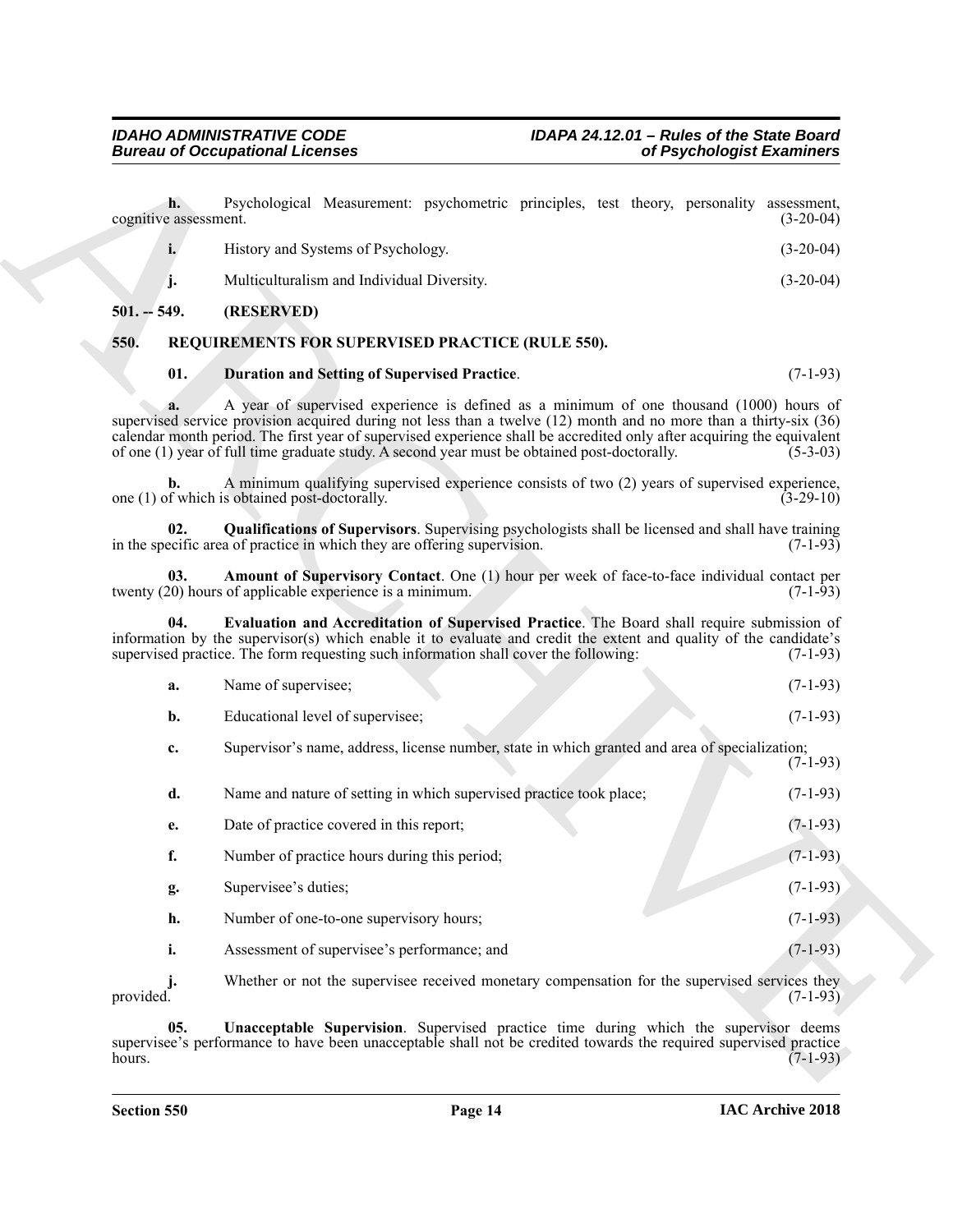### <span id="page-14-0"></span>**551. -- 599. (RESERVED)**

#### <span id="page-14-2"></span><span id="page-14-1"></span>**600. GUIDELINES FOR THE SUPERVISION IN THE EDUCATION OF PSYCHOLOGISTS (RULE 600).**

**Europea of Occupational Licences**<br>
SHow 1995 RV-TH)<br>
(a) (RSS RV-TH)<br>
(a) (RSS RV-TH)<br>
(a) (RSS RV-TH)<br>
(a) (RSS RV-TH)<br>
(a) (RSS RV-TH)<br>
(a) (RSS RV-TH)<br>
(a) (RSS RV-TH)<br>
(a) (RSS RV-TH)<br>
(a) (RSS RV-TH)<br>
(a) (RSS RV-TH The Board recognizes the importance of supervision in the education of psychologists, and that licensed psychologists within Idaho may be called on to provide supervision. It also recognizes that differing levels of supervision are appropriate for persons with differing levels of education and experience. Accordingly, the Board identifies two (2) levels within the education of psychologists, and specifies differing levels of supervision for each. These categories refer to persons pursuing a program of activities which, when completed, will allow them to meet the requirements for licensure as psychologists in Idaho. When providing supervision, the licensed supervising psychologist may receive compensation from the supervisee or other interested party, and shall be responsible to insure that supervision appropriate to the education and experience level of the supervisee is provided. Further, the licensed supervising psychologist shall also be responsible to insure that the appropriate documentation for a particular supervisee has been provided to the Board as specified below. The number of persons a psychologist may supervise within the two (2) educational levels does not limit the number of service extenders as specified under  $\frac{1}{5-8-09}$  (5-8-09)

<span id="page-14-4"></span>**01. General Provisions**. General provisions for licensed supervising psychologists. (7-1-93)

**a.** The licensed supervising psychologist exercising administrative control shall:  $(7-1-93)$ 

i. Have the authority to cause termination of compensation for the supervisee when compensation is provided. (7-1-93)

ii. Have the authority to cause the suspension or removal of the supervisee from his position as a rovider. (7-1-93) service provider.

**b.** The licensed supervising psychologist exercising professional direction shall: (7-1-93)

i. Within thirty (30) days after initiating supervision, formulate a written supervisory plan for each supervisee. The plan shall include provisions for supervisory sessions and chart review. If the supervising psychologist requires tapes to be made of psychological services delivered by the supervisee, then the plan shall also specify review and destruction of these tapes. The plan shall also specify the hours per calendar week that the licensed psychologist will be at the same physical location as the supervisee. (7-1-93)

ii. Establish and maintain a level of supervisory contact sufficient to be readily accountable in the event that professional, ethical, or legal issues are raised. There will be a minimum of one (1) hour of face-to-face individual supervisory contact by a licensed psychologist with the supervisee for each one (1) to twenty (20) hours of services provided by the supervisee during any calendar week. A written record of this supervisory contact, including the type of activities conducted by the supervisee, shall be maintained by the licensed supervising psychologist. Except under unusual circumstances, the supervisory contact will occur either during the week the services are provided or during the week following. In no case will services be provided more than two (2) weeks without supervisory contact between the supervisee and a licensed supervising psychologist. (7-1-93)

iii. Provide the supervisee a copy of the current Ethical Standards of the American Psychological Association, and obtain a written agreement from the supervisee of his intention to abide by them. (7-1-93)

#### <span id="page-14-3"></span>**02. Category I -- Psychologist in Training**. (5-8-09)

**a.** Definition: A person having submitted an application for licensure to the Idaho Board of Psychologist Examiners and who has been found by the Board to have either: (7-1-93)

i. Obtained a doctoral degree from a program accredited by the American Psychological Association<br>an educational program which satisfies all the requirements of Section 500; or (5-8-09) or from an educational program which satisfies all the requirements of Section 500; or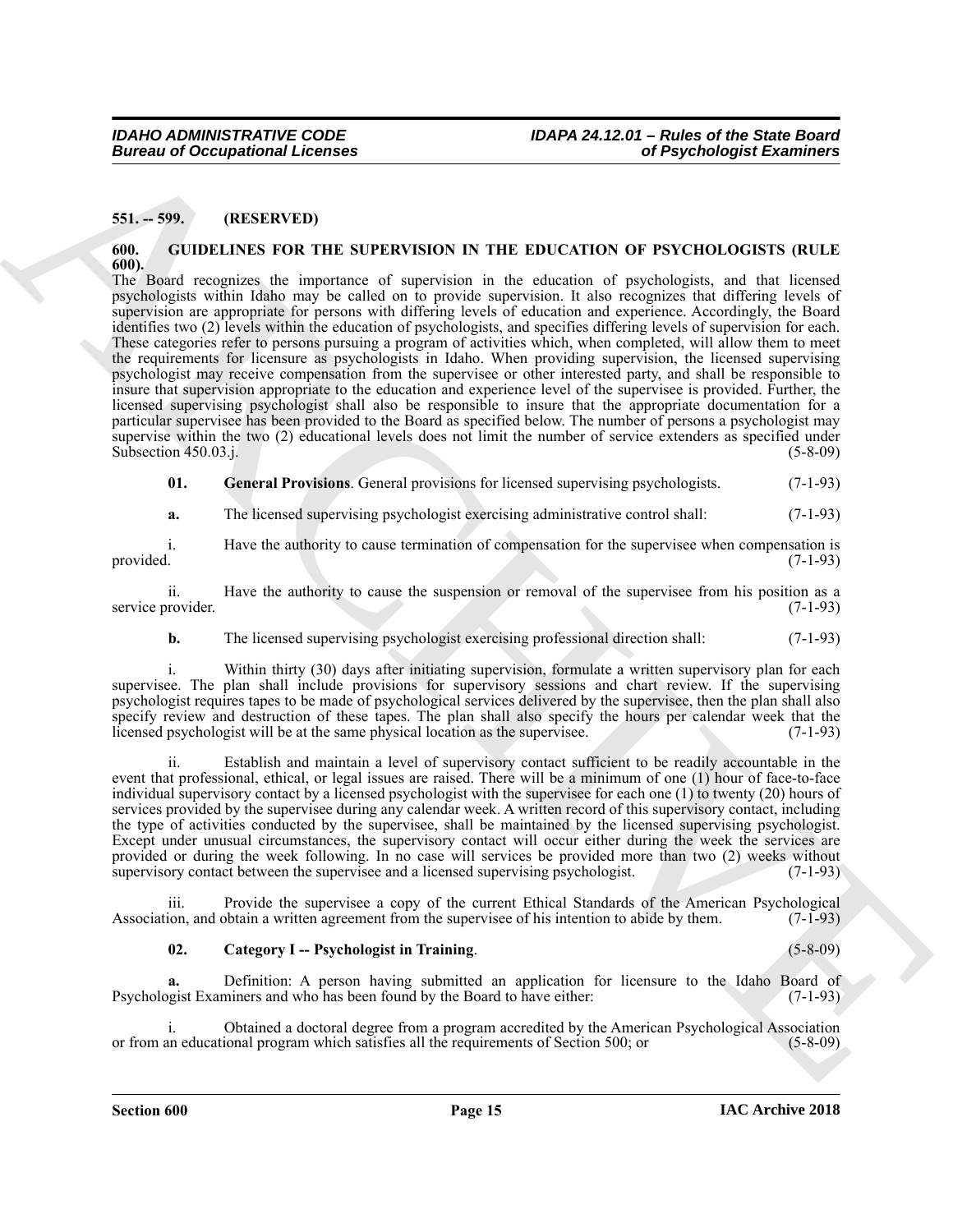### *Bureau of Occupational Licenses of Psychologist Examiners*

ii. Obtained a doctoral degree and submitted a plan, approved by the Board for the completion of any is in their doctoral education with regard to the requirements of Section 500. (7-1-93) deficiencies in their doctoral education with regard to the requirements of Section 500.

**b.** Verification: The State Board of Psychologist Examiners has reviewed the application of the person in question and either: (7-1-93)

i. Verifies that the applicant has obtained a doctoral degree from a program accredited by the American Psychological Association or from an educational program which satisfies all the requirements of Section 500; or (5-8-09)

ii. Verified the applicant obtained a doctoral degree and approved a plan submitted by the applicant for the completion of any deficiencies in his doctoral education with regard to the requirements of Section 500.

(7-1-93)

**c.** Supervision Requirements: (7-1-93)

i. Psychologists in Training must be under the direct and continuing administrative control and professional direction of the licensed supervising psychologist when providing psychological services. (7-1-93)

ii. Work assignments shall be commensurate with the skills of the Psychologist in Training and es shall be planned in consultation with the licensed supervising psychologist. (7-1-93) procedures shall be planned in consultation with the licensed supervising psychologist.

Bureau of Occupation at Lemma counter and the main energy control of Psychological Examines<br>
Additional control objects the control of the control of the state of the state of the state of the state of the state of the st iii. Psychologists in Training shall be housed in the service delivery site of the licensed supervising psychologist, and at least fifty percent (50%) of the Psychologist in Training's service delivery will occur while the licensed supervising psychologist is physically present on site; excepting that where Psychologists in Training are employed by agencies or corporations financed by public funds, licensed supervising psychologists may apply for exemption of this requirement. Exemptions will be made on review of the written supervisory plan, and granted at the discretion of the Board. (7-1-93)

iv. Public announcement of fees and services, and contact with lay or professional public shall be nly by and in the name of the licensed supervising psychologist or his institutional affiliate. (7-1-93) offered only by and in the name of the licensed supervising psychologist or his institutional affiliate. (7-1-93)

Setting and collecting of fees shall remain the sole domain of the licensed supervising psychologist or his institutional affiliate, excepting that when a supervisee provides psychological services, third party payers shall<br>be informed of this occurrence in writing at the time of billing. (7-1-93) be informed of this occurrence in writing at the time of billing.

vi. All persons receiving services from a Psychologist in Training shall sign a written notice indicating their understanding that the service provider is a Psychologist in Training and that the licensed supervising psychologist is responsible for their activity. A copy of the signed written notice will be maintained on file with the licensed supervising psychologist. (7-1-93)

vii. The licensed supervising psychologist's proficiencies will be commensurate with the services provided by the Category I Psychologist in Training. (5-8-09)

#### <span id="page-15-0"></span>**03. Category II -- Psychologist Under Supervision**. (5-8-09)

**a.** Definition: A person having submitted an application for licensure to the Idaho Board of Psychologist Examiners and who has been found by the Board to have: (7-1-93)

i. Obtained a doctoral degree from a program accredited by the American Psychological Association or from an educational program which satisfies all the requirements of Section 500; and (5-8-09)

ii. Completed the EPPP examination with a passing score. (7-1-93)

**b.** Verification: The State Board of Psychologist Examiners has reviewed the application and:

(7-1-93)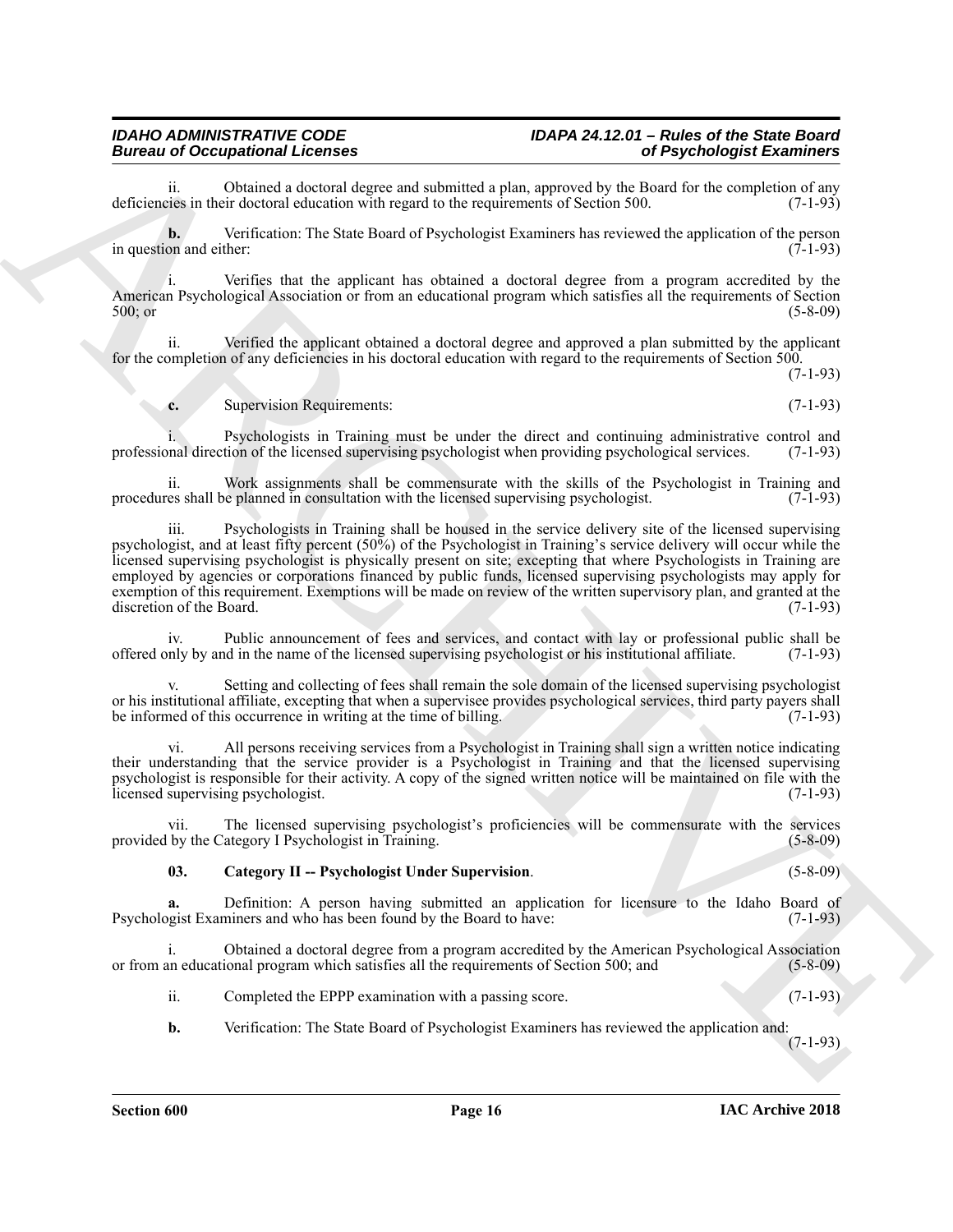## *IDAHO ADMINISTRATIVE CODE IDAPA 24.12.01 – Rules of the State Board*

Verified the applicant has obtained a doctoral degree from a program accredited by the American Psychological Association or from an educational program which satisfies all the requirements of Section 500; and (5-8-09)

ii. Verified the applicant has completed the EPPP examination with a passing score. (7-1-93)

**c.** Supervision Requirements: (7-1-93)

i. Psychologists Under Supervision shall be under the continuing professional direction, though not necessarily administrative control, of the licensed supervising psychologist when providing psychological services.

(7-1-93)

ii. Work assignments shall be commensurate with the skills of the Psychologist Under Supervision and procedures shall be planned in consultation with the licensed supervising psychologist. (7-1-93)

Public announcement of fees and services, and contact with lay or professional public shall be offered only by and in the name of the supervising licensed psychologist or his institutional affiliate. However, if the Psychologist Under Supervision is employed by either a privately financed agency or corporation or a publicly funded agency or corporation; then public announcement of fees and services with lay or professional public may be offered in the name of those organizations as long as the supervised status of the Psychologist Under Supervision and the name, address and telephone number of the licensed supervising psychologist are made clear to the public.

(7-1-93)

Bureau of Occupation at Learning in the system of Psychology and the system of the system of the system of the system of the system of the system of the system of the system of the system of the system of the system of th iv. Setting and collecting of fees shall remain the sole domain of the licensed supervising psychologist or his institutional affiliate. However, if the Psychologist Under Supervision is employed by either a privately financed agency or corporation or a publicly funded agency or corporation; then the setting and collecting of fees may be offered in the name of those organizations as long as the supervised status of the Psychologist Under Supervision and the name, address and telephone number of the supervising psychologist are made clear to the public; and with the exception that when a supervisee provides psychological services, third party payers shall be informed of this occurrence in writing at the time of billing. (7-1-93)

All persons receiving services from a Psychologist Under Supervision shall sign a written notice indicating their understanding that the service provider is a Psychologist Under Supervision and that the licensed supervising psychologist is responsible for their activity. A copy of the signed written notice will be maintained on file with the licensed supervising psychologist. (7-1-93)

vi. The licensed supervising psychologist's proficiencies will be commensurate with the services provided by the Category II Psychologist Under Supervision. (5-8-09)

#### <span id="page-16-1"></span><span id="page-16-0"></span>**601. TELEPSYCHOLOGY.**

This rule supplements Title 54, Chapter 57, Idaho Code, the Idaho Telehealth Access Act, the American Psychological Association Guidelines for the Practice of Telepsychology, and all other laws and rules applicable to the practice of telepsychology in this state. (3-29-17)

<span id="page-16-2"></span>**01. Definitions**. For purposes of telepychology services, the following terms are defined as follows:  $(3-29-17)$ 

Emergency. Emergency means a situation in which there is an occurrence that poses an imminent threat of a life threatening condition or severe bodily harm. (3-29-17)

**b.** Information Technology. Information technology means the production, storage, and communication of information using computers and microelectronics including but not limited to telephones, mobile devices, interactive videoconferencing, email, chat, text, social media, and other Internet based services. (3-29-17)

**c.** Telehealth Provider. Telehealth provider means a person who is licensed, required to be licensed, or, if located outside of Idaho, would be required to be licensed if located in Idaho by Title 54, Chapter 23, Idaho Code and who provides or offers to provide telepsychology services to persons who are located in or who reside in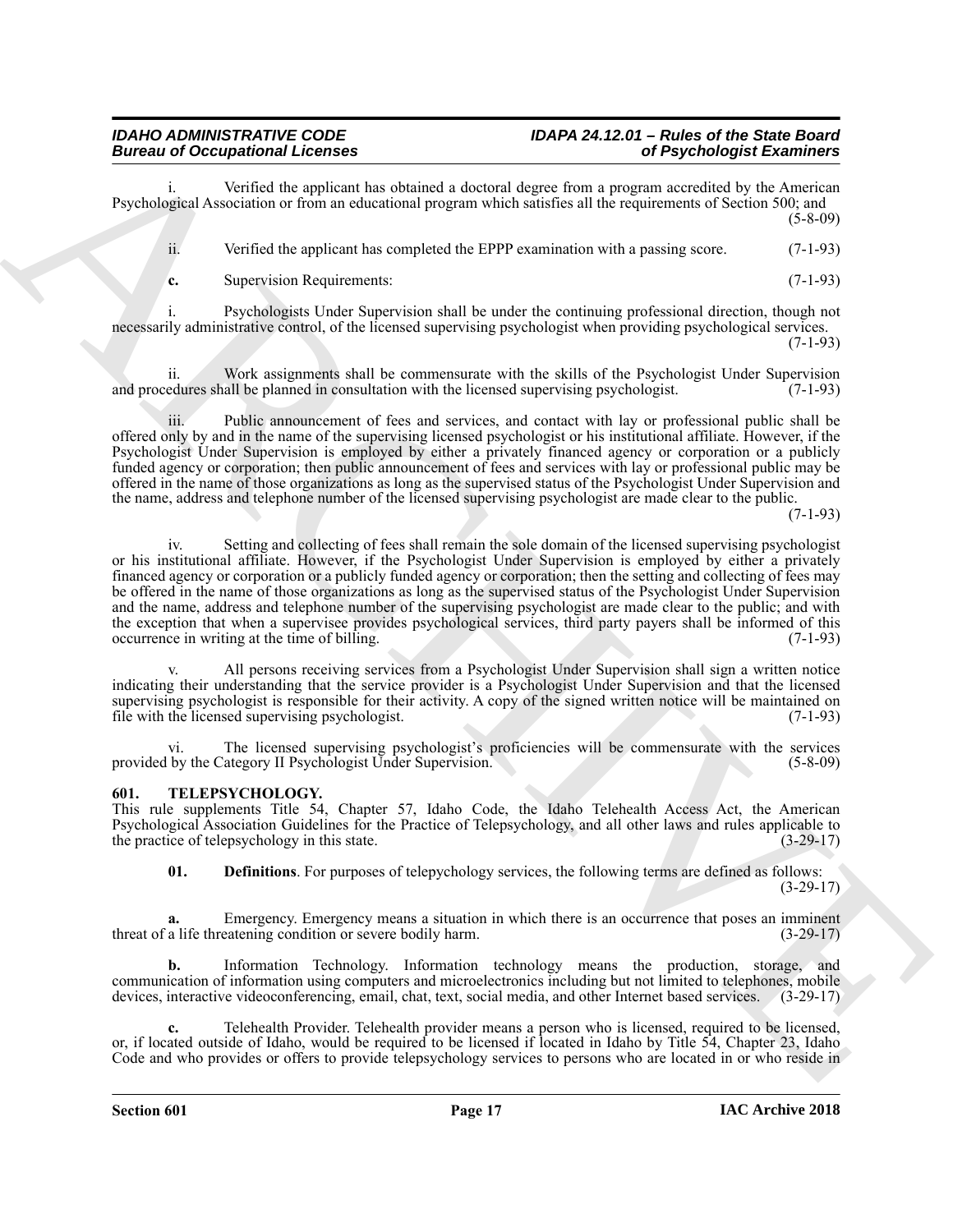Idaho. (3-29-17)

Europa of Occupational Lebens<br>
Voltain 1980 and the probability and continue the probability and continue the probability and continue the probability and continue the probability and continue the continue of the probabil **d.** Telepsychology Services. Telepsychology services mean psychological services provided by a provider through the use of electronic communications, information technology, asynchronous store and forward transfer of information or synchronous interaction between the provider at a distant site and a service recipient at an originating site. Such services include, but are not limited to, assessing, testing, diagnosing, treating, educating, and consulting. (3-28-18)  $\cos \theta$  (3-28-18)

<span id="page-17-0"></span>**02. General**. (3-29-17)

**a.** When telepsychology services are contemplated, a telehealth provider will document alized potential benefits and potential risks to the service recipient(s). (3-29-17) individualized potential benefits and potential risks to the service  $recipient(s)$ .

**b.** Before telepsychology services are provided, a telehealth provider will document an emergency plan in the service recipient's record. The plan will specify the procedure for dealing with emergencies that will in an effective and timely way, provide for the service recipient's welfare. (3-29-17)

**c.** Except for psycho-educational purposes, the use of avatars for telepsychology services is prohibited.  $(3-29-17)$ prohibited. (3-29-17)

**03. Initial Contact**. Telehealth providers will, upon initial contact with the service recipient except in an emergency, prior to providing telepsychology services, obtain the written, informed consent of the service recipient(s), consistent with accepted professional and legal requirements concerning: (3-28-18) recipient(s), consistent with accepted professional and legal requirements concerning:

<span id="page-17-2"></span>**a.** The limitations and challenges of using information technology to provide telepsychology services; (3-28-18)

**b.** The potential for breaches in confidentiality of information while delivering telepsychology (3-28-18) services; (3-28-18)

**c.** The risks of sudden and unpredictable disruption of telepsychology services and the alternative means by which communication may be re-established. (3-28-18)

**04.** Informed Consent.Telehealth providers will, upon initial and subsequent contact with the service recipient: (3-29-17) recipient:  $(3-29-17)$ 

<span id="page-17-1"></span>**a.** Make reasonable efforts to verify the identity of the service recipient; (3-29-17)

**b.** Provide to the service recipient alternative means of contacting the telehealth provider should ications be disrupted during the provision of services. (3-29-17) communications be disrupted during the provision of services.

**c.** Discuss who, in addition to the provider and the service recipient, may have access to the content of telecommunications between the provider and service recipient; (3-29-17)

**d.** Inform the service recipient of when and how the provider will respond to electronic messages;  $(3-29-17)$ 

**e.** Ensure that a written agreement has been executed with service recipient(s) concerning compensation, billing, and payment arrangements. (3-29-17)

<span id="page-17-3"></span>**05. Security and Confidentiality**. Telehealth providers must: (3-29-17)

**a.** Use secure communications when providing telepsychology services and document consent for the use of non-secure communication means when they are necessary; (3-28-18)

**b.** Document how electronic communications are stored and maintain confidentiality of communications with service recipients; (3-29-17)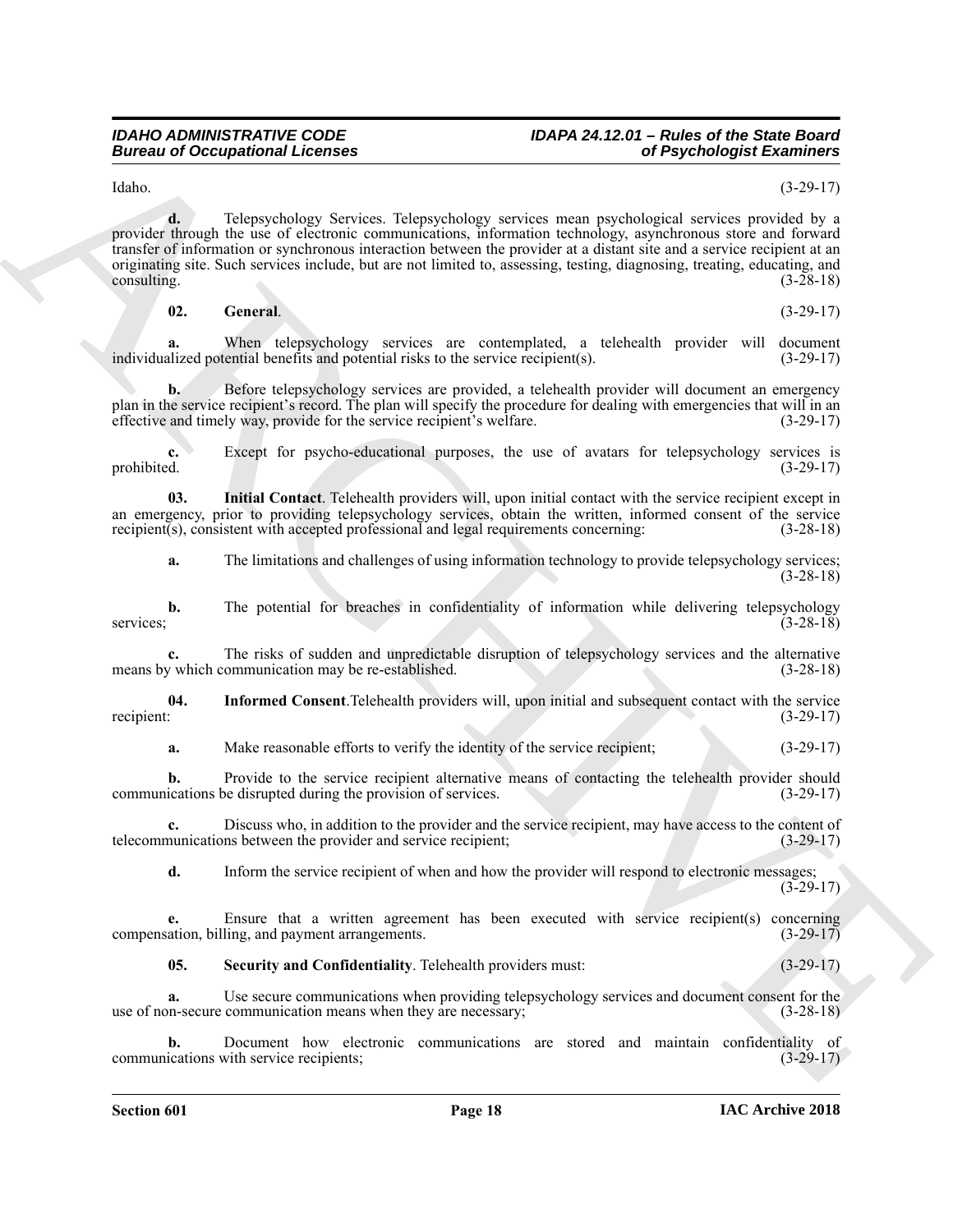**c.** Ensure that unauthorized persons cannot recover or access confidential electronically-stored information when retained by the provider and after the data or equipment in which the data is stored has been discarded. (3-29-17)

**d.** Inform service recipients how electronic communications may be sent to the provider and how the will store these communications. (3-29-17) provider will store these communications.

#### <span id="page-18-6"></span>**06. Assessment**. (3-29-17)

**a.** When conducting psychological assessments using telepsychology services, telehealth providers must only use test and assessment procedures that are empirically supported for the patient population being evaluated. (3-29-17) evaluated.  $(3-29-17)$ 

**b.** Telehealth providers using telepsychology for assessment must ensure that the identity of service recipients remains secure, that test security is maintained, that test-taking conditions are conducive to quiet and private test administration, and that the parameters of the test(s) are not compromised. (3-29-17) private test administration, and that the parameters of the test( $s$ ) are not compromised.

**c.** Telehealth providers will explain to service recipients the potential limitations of conclusions and recommendations drawn from the results on online assessments and will document these limitations in the findings or report. Treatment will not be based solely upon the results of online assessments. (3-29-17)

#### <span id="page-18-7"></span>**07. Interjurisdictional Practice**. (3-29-17)

**a.** Before delivering telepsychology services to recipients across state, territorial, and international boundaries, telehealth providers should familiarize themselves and ensure that they comply with all applicable laws. (3-29-17)

**b.** Telehealth providers who are licensed to practice psychology pursuant to Title 54, Chapter 23, Idaho Code are under the jurisdiction of the Board when providing telepsychology services to Idaho residents located either within or outside of Idaho and to all recipients located within the state of Idaho.

**c.** Except when providing telepsychology services in response to an emergency, telehealth providers who are not licensed to practice psychology in this state, who do not hold a temporary license under Section 300, or who are not otherwise exempt by law, but who are nevertheless providing telepsychology services to recipients located in this state, are guilty of a misdemeanor crime under Chapter 23, Title 54, Idaho Code. (3-29-17)

#### <span id="page-18-0"></span>**602. -- 624. (RESERVED)**

<span id="page-18-4"></span><span id="page-18-1"></span>**625. EMPLOYMENT OF UNLICENSED, NON-EXEMPT INDIVIDUALS (RULE 625).** Psychologists may employ unlicensed, non-exempt individuals only to perform services which do not constitute the practice of psychology or the activities and services of another licensed profession. The psychologist assumes full responsibility for the services provided by the employee. (5-8-09)

### <span id="page-18-2"></span>**626. -- 649. (RESERVED)**

#### <span id="page-18-5"></span><span id="page-18-3"></span>**650. RULEMAKING HISTORY PRIOR TO JULY 1, 1993 (RULE 650).**

Bureau of Occupational Lebence<br>
Lebence Lebence International Detroit cause of the state of the state of the state of the state of the state of the state of the state of the state of the state of the state of the state of Adopted August 15, 1964 Readopted January 10, 1975 Readopted October 30, 1975 Readopted February 23, 1978 Readopted July 1, 1979 Readopted December 5, 1984 Readopted January 17, 1986 Emergency Rule effective June 15, 1987 Amendments and all rules readopted September 4, 1987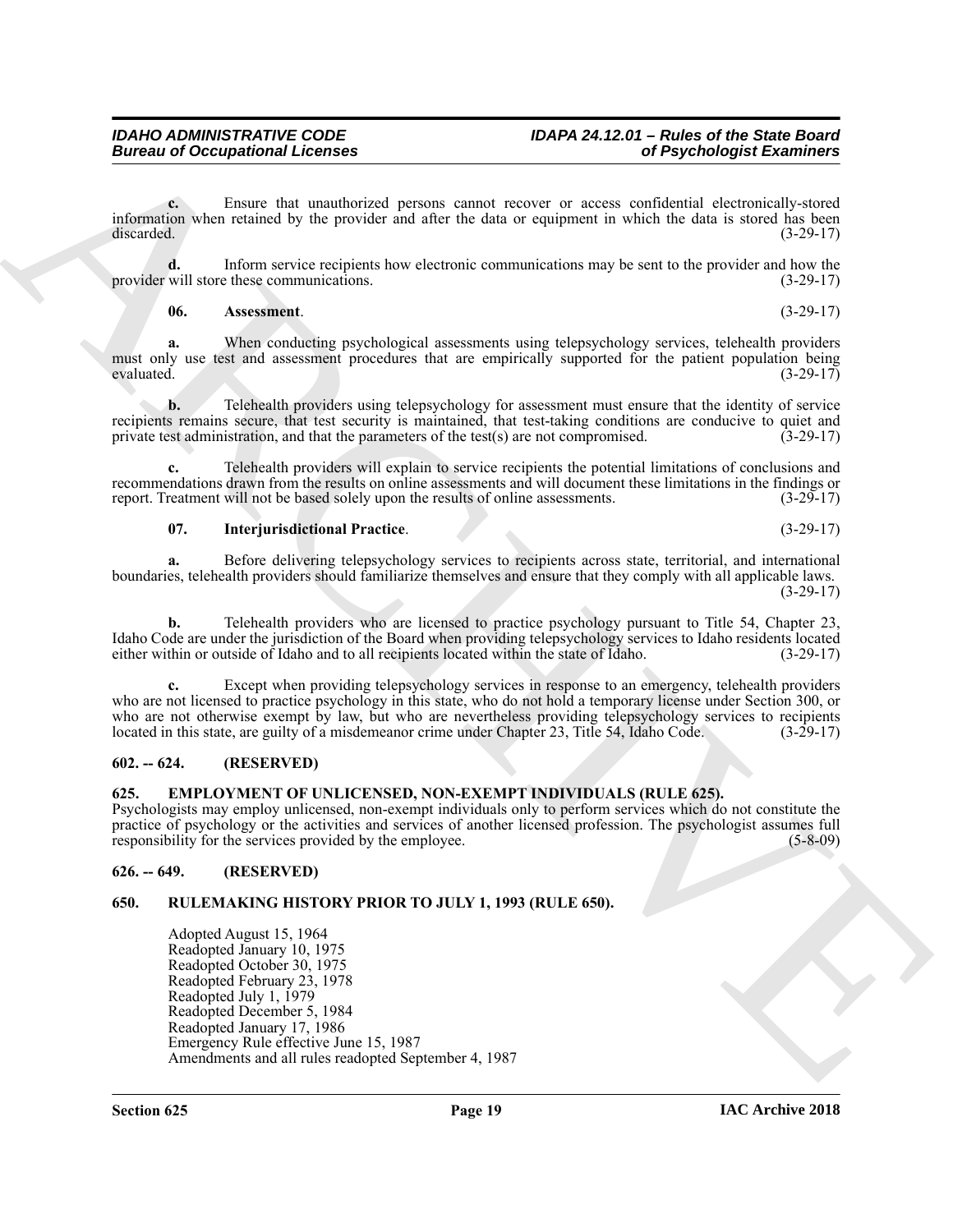ARCHIVE Effective September 24, 1987 Amendments and all rules readopted May 25, 1989 Effective June 14, 1989 Amendments and all rules readopted April 20, 1992 effective May 11, 1992 (7-1-93)

<span id="page-19-0"></span>**651. -- 999. (RESERVED)**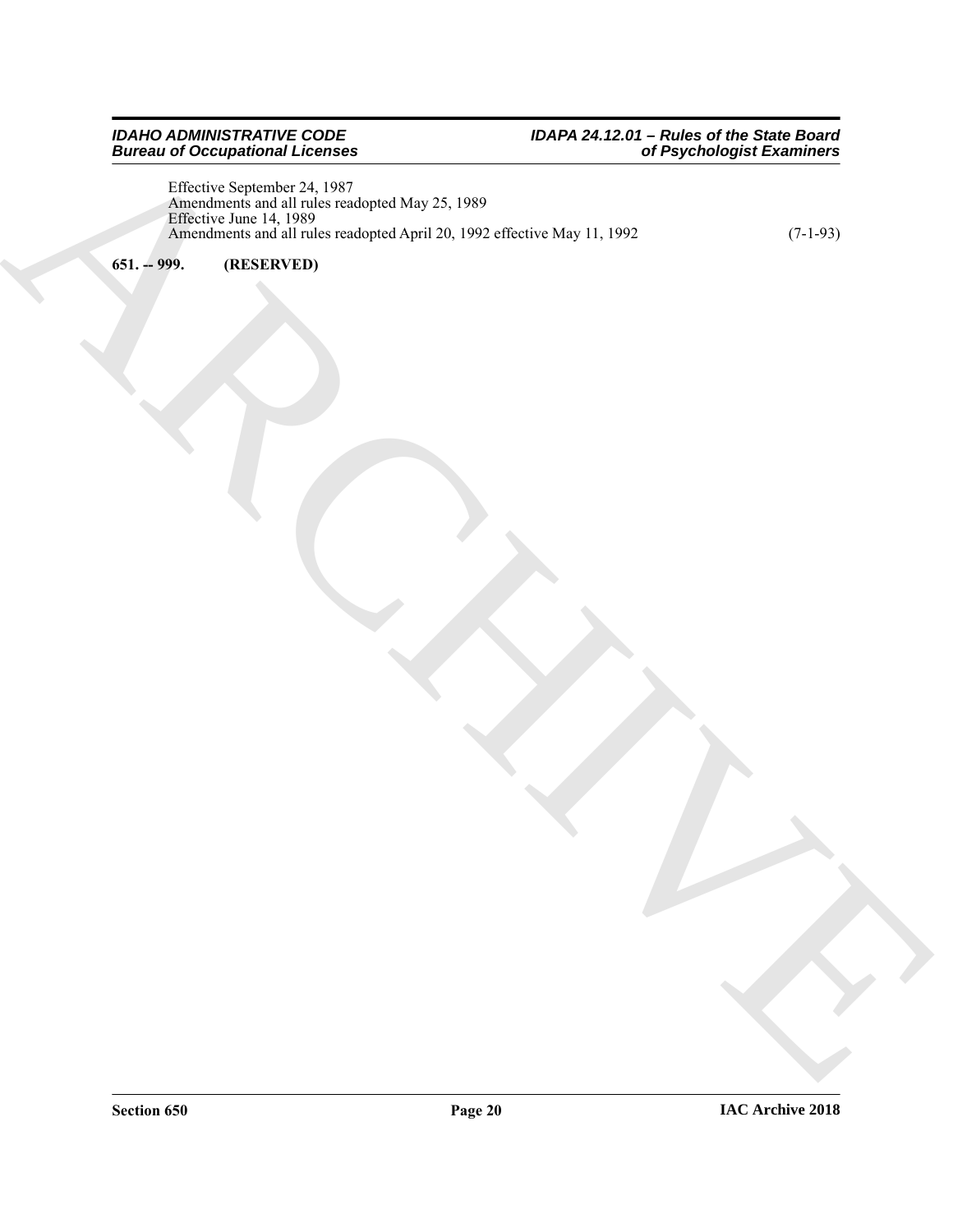## *Subject Index*

#### **A**

Address Of The Idaho Board Of Psychologist Examiners 3 Administrative Appeals 3

#### **C**

[A](#page-2-12)dison O.[R](#page-7-7). [E](#page-18-5)xhibit Research Congress of the control of the control of the control of the control of the control of the control of the control of the control of the control of the control of the control of the control of Code Of Ethics 6 Continuing Education Requirements For Relicensure In Psychology 8 Carryover of Continuing Education Hours 8 Certificates of Satisfactory Attendance & Completion 8 Licensees Who Do Not Fulfill the Continuing Education Requirements 8 Newly Licensed Individuals 8 Number of Hours Required 8 Professional Level of Continuing Education - Time Period Records Kept - Audit 8 Special Exemption 8 Credentials To Be Filed By All Applicants 3 Applications on File 4 Completed Application 3 Deadline 4 Letters of Reference 4 Official Documentation 4 Official Transcripts 4 Supervised Experience 4

#### **D**

Definitions, IDAPA 24.12.01 3 Board 3 Bureau 3 Certificate of Professional Qualification 3 Discipline 7 Civil Fine 7 Costs & Fees 7

#### **E**

Educational & Credentialing Requirements For Licensure 12 Authority and Primary Responsibility 13 Content of Program 13 Curriculum 13 Program Must Have an Identifiable Body 13 There Must be an Identifiable Training Faculty & a Psychologist Responsible for the Program 13 Training in Professional Psychology 12 Training Program 13

What the Program Must Include 13 Employment Of Unlicensed, Non-Exempt Individuals 19 Endorsement 5 Eligibility for Endorsement 5 Requirements for Endorsement 5 Examinations 5 Failure of Exam 5 Passing Score 5 Time & Place of Exam 5 Waiver of Exam 5 Written Exam Required 5

#### **F**

Fees<sub>4</sub> Annual Renewal Fee 4 Annual Renewal Fee for Inactive License 4 Examination & Reexamination Fee 5 Examination & Reexamination in Addition to Application Fee 5 Fees are Non-Refundable 5 Original Application Fee For Licensure by Endorsement/ Senior Psychologist 4 Original Application Fee For Licensure by Exam 4 Reinstatement Fee 5 Service Extender Annual Renewal Fee 4 Service Extender Application Fee 4 File Update Responsibility 4

#### **G**

Guidelines For Approval Of Continuing Education Credits 8 Board Assessment of Continuing Education Activities 9 Continuing Education Credit 8 Credit for International, National & Regional Meetings of Psychological Organizations 9 Credit for Other Relevant Workshops, Licensed Psychologist Classes or Training Experiences 9 On-Line Education 9 Presentation of Papers 9 Self-Study, Lectures or Public or Professional Publications & Presentations 9 Teleconferences 9 Guidelines For The Supervision In The Education Of Psychologists 15 Category I - Psychologist in

Training 15 Category II - Psychologist Under Supervision 16 General Provisions 15 Guidelines For Use Of Service Extenders To Licensed Psychologists 10 Conditions for Use of Service Extenders 11 General Provisions for Licensed Psychologists Extending Their Services Through Others 10 Qualifications for Service Extenders 11

#### **I**

Inactive Status 6 Inactive License Status 6 Request for Inactive Status 6 Incorporation By Reference 3

### $\frac{L}{3}$

**P**

Legal Authority

Public Records 3 **R** Rehabilitation Guidelines 7 Additional Requirements 7 Educational Programs 7 Options in Devising Rehabilitation Program 7 Renewal Of License - Continuing Education 8 Renewal of License 8 Requirements for Renewal of License 8 Requirements For Supervised Practice 14 Amount of Supervisory Contact 14 Duration & Setting of Supervised Practice 14 Evaluation & Accreditation of Supervised Practice 14 Qualifications of Supervisors 14 Unacceptable Supervision 14 Rulemaking History Prior To July 1, 1993 19

### **S**

**T**

Senior Psychology Licensure 6

Telepsychology 17 Assessment 19 Definitions 17 General 18